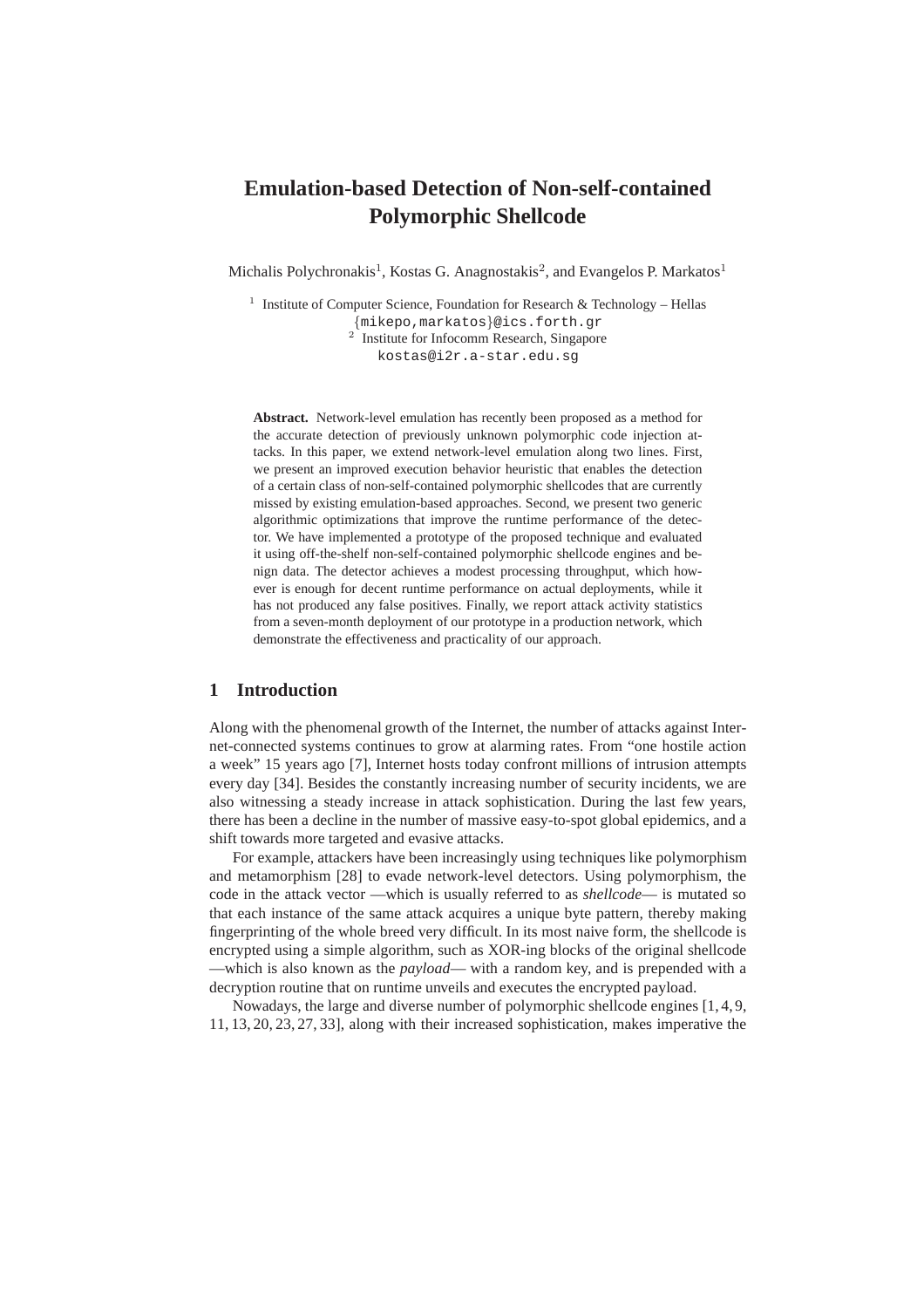need for effective and robust detection mechanisms. Along with the several research efforts towards this goal, we have recently proposed network-level emulation [22], a passive network monitoring approach for the detection of previously unknown polymorphic shellcode, which is based on the actual execution of network data on a CPU emulator. The principle behind network-level emulation is that the machine code interpretation of arbitrary data results to random code, which, when it is attempted to run on an actual CPU, usually crashes soon, e.g., due to the execution of an illegal instruction. In contrast, if some network request actually contains a polymorphic shellcode, then the shellcode runs normally, exhibiting a certain detectable behavior.

Network-level emulation does not rely on any exploit or vulnerability specific signatures, which allows the detection of previously unknown attacks. Instead, network-level emulation uses a generic heuristic that matches the runtime behavior of polymorphic shellcode. At the same time, the actual execution of the attack code on a CPU emulator makes the detector robust to evasion techniques such as highly obfuscated or self-modifying code. Furthermore, each input is inspected autonomously, which makes the approach effective against targeted attacks.

In this paper, we extend network-level emulation with an improved behavioral heuristic that allows the detection of a new class of polymorphic shellcodes, which are currently missed by the existing approach. The existing network-level emulation technique can detect only self-contained shellcode, which does not make any assumptions about the state of the vulnerable process. In this work, we enable the detection of a certain class of *non-self-contained* polymorphic shellcodes, which take advantage of a certain register that happens to hold the base address of the injected shellcode upon hijacking the instruction pointer. We also present two generic algorithmic optimizations that improve the runtime performance of the detector, and can be applied to network-level emulation irrespectively of the behavioral heuristic used. Finally, we report attack statistics from a real-world deployment of our prototype implementation, which we believe demonstrate the effectiveness and practicality of network-level emulation.

# **2 Related Work**

The constant increase in the amount and sophistication of remote binary code injection attacks, and the consequent increase in the deployment and accuracy of defenses, have led to a coevolution of attack detection methods and evasion techniques.

Early approaches to network-level detection of zero-day worms relied on the identification of common byte sequences that are prevalent among multiple worm instances for the automated generation of NIDS signatures [14, 24]. Such approaches are effective only for fast spreading worms that do not use any form of payload obfuscation. As more tools for shellcode encryption and polymorphism became publicly available  $[1, 4, 9, 11, 13, 20, 23, 27, 33]$ , subsequent automated signature generation approaches [16, 18] focused on the detection of polymorphic worms by identifying multiple common invariants among different worm instances. However, the first-level classifier on which such methods rely can result to evasion attacks [19].

An inherent limitation of the above approaches is that they are effective only after several instances of the same worm have reached the detector, which makes them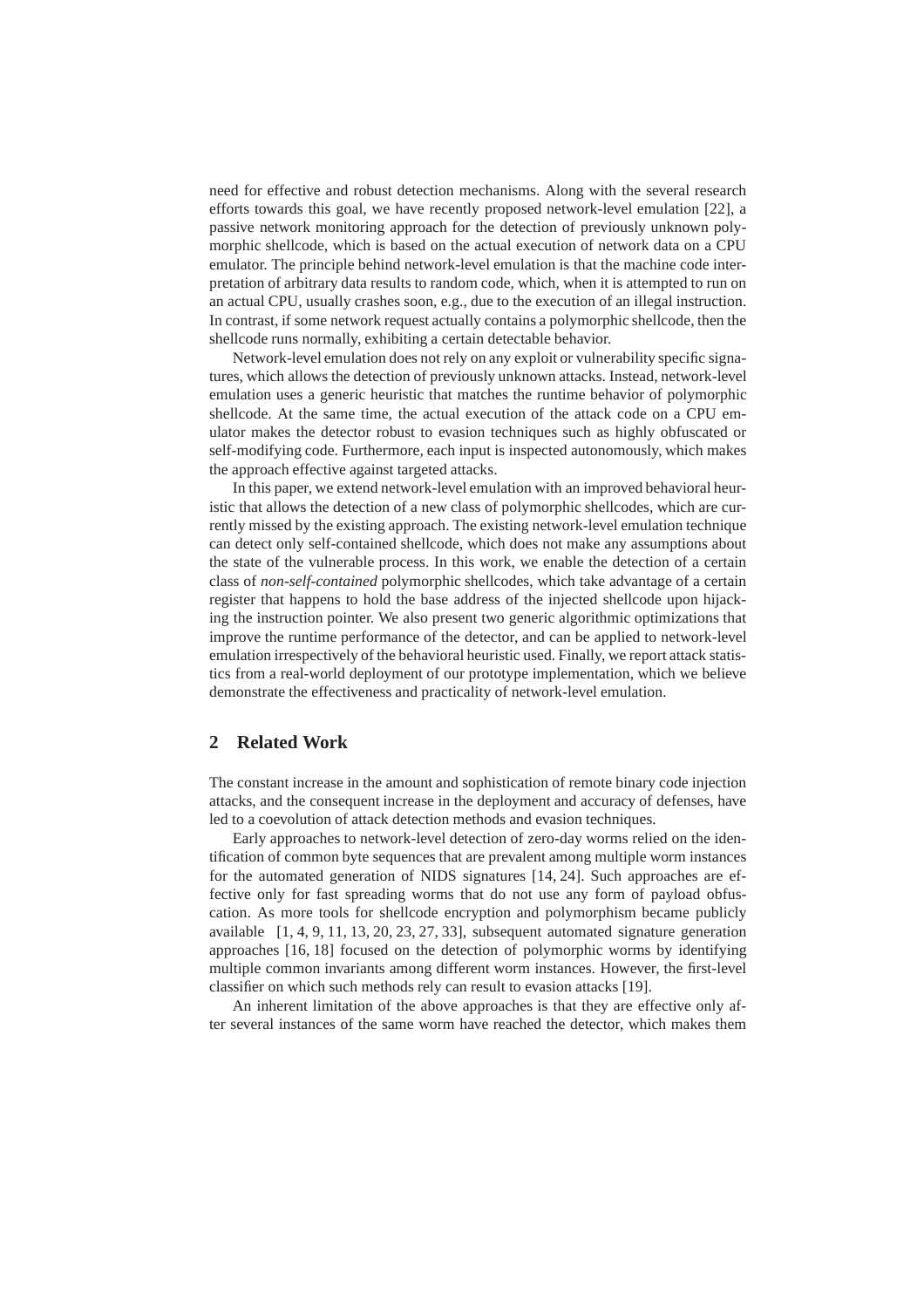

**Fig. 1.** A typical execution of a polymorphic shellcode using network-level emulation.

ineffective against targeted attacks. Content-based anomaly detection can also identify worms that employ a certain degree of polymorphism by alerting on traffic with anomalous content distributions [30, 31], although it is prone to blending attacks [12].

In face of extensive polymorphism, slow propagating worms, and targeted attacks, several research efforts turned to static binary code analysis on network traffic for identifying the presence of polymorphic shellcode. Initial approaches focused on the identification of the sled component that often precedes the shellcode [2, 29]. Recent works aim to detect the polymorphic shellcode itself using various approaches, such as the identification of structural similarities among different worm instances [15], control and data flow analysis [8, 32], or neural networks [21].

Static analysis, however, cannot effectively handle code that employs advanced obfuscation methods, such as indirect jumps and self-modifications, so carefully crafted polymorphic shellcode can evade detection methods based on static analysis. Dynamic code analysis using network-level emulation [22] is not hindered by such obfuscations, and thus can detect even extensively obfuscated shellcodes but is currently able to detect only self-contained polymorphic shellcode. Zhang et al. [35] propose to combine network-level emulation with static and data flow analysis for improving runtime detection performance. However, the proposed method requires the presence of a decryption loop in the shellcode, and thus will miss any polymorphic shellcodes that use unrolled loops or linear code, such as those presented in Sec. 3.

#### **2.1 Network-level Emulation Overview**

We briefly describe some aspects of the network-level emulation detection technique. The interested reader is referred to our previous work [22] for a thorough description of the approach and its implementation details.

The detector inspects the client-initiated data of each network flow, which may contain malicious requests towards vulnerable services. Any server-initiated data, such as the content served by a web server, are ignored. For TCP packets, the application-level stream is reconstructed using TCP stream reassembly. In case of large client-initiated streams, e.g., due to file uploads, only the first 64KB of the stream are inspected. Each input is mapped to a random memory location in the virtual address space of the emulator, as shown in Fig. 1. Since the exact location of the shellcode in the input stream is not known in advance, the emulator repeats the execution multiple times, starting from each and every position of the stream. We refer to complete executions from different positions of the input stream as *execution chains*. Before the beginning of a new execution, the state of the CPU is randomized, while any accidental memory modifications in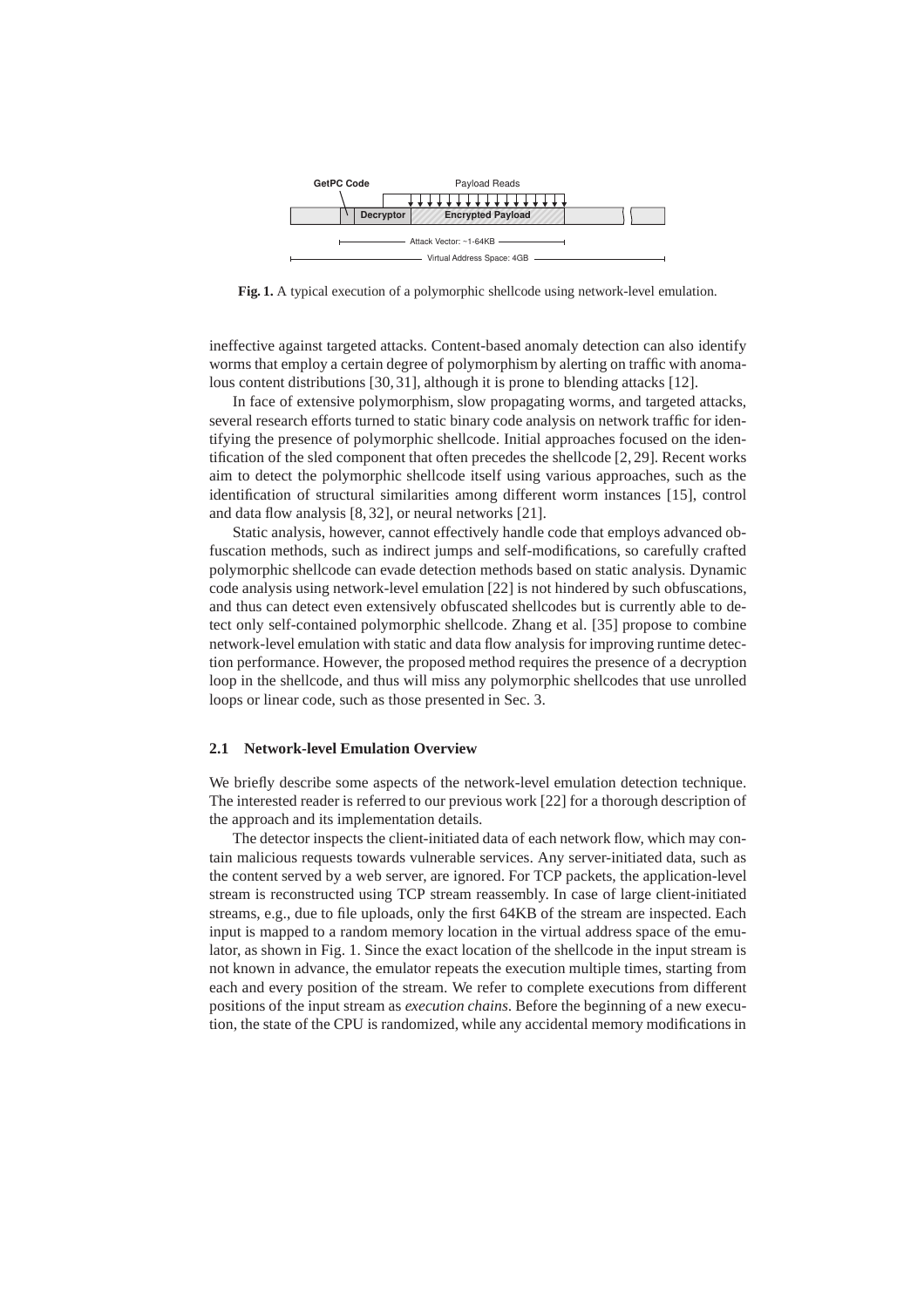the addresses where the attack vector has been mapped to are rolled back after the end of each execution. Since the execution of random code sometimes may not stop soon, e.g., due to the accidental formation of loop structures that may execute for a very large number of iterations, if the number of executed instructions in some execution chain reaches a certain *execution threshold*, then the execution is terminated.

The execution of polymorphic shellcode is identified by two key behavioral characteristics: the execution of some form of GetPC code, and the occurrence of several read operations from the memory addresses of the input stream itself, as illustrated in Fig 1. The GetPC code is used to find the absolute address of the injected code, which is mandatory for subsequently decrypting the encrypted payload, and involves the execution of some instruction from the call or fstenv instruction groups.

## **3 Non-self-contained Polymorphic Shellcode**

The execution behavior of the most widely used type of polymorphic shellcode involves some indispensable operations, which enable network-level emulation to accurately identify it. Some kind of GetPC code is necessary for finding the absolute memory address of the injected code, and, during the decryption process, the memory locations where the encrypted payload resides will necessarily be read. However, recent advances in shellcode development have demonstrated that in certain cases, it is possible to construct a polymorphic shellcode which i) does not rely on any form of GetPC code, and ii) does not read its own memory addresses during the decryption process. A shellcode that uses either or both of these features will thus evade current network-level emulation approaches [22, 35]. In the following, we describe examples of both cases.

## **3.1 Absence of GetPC Code**

The primary operation of polymorphic shellcode is to find the absolute memory address of its own decryptor code. This is mandatory for subsequently referencing the encrypted payload, since memory accesses in the IA-32 architecture can be made only by specifying an absolute memory address in a source or destination operand (except instructions like pop, call, or fstenv, which implicitly read or modify the stack). Although the IA-64 architecture supports an addressing mode whereby an operand can refer to a memory address relatively to the instruction pointer, such a functionality is not available in the IA-32 architecture.

The most common way of finding the absolute address of the injected shellcode is through the use of some form of GetPC code [22]. However, there exist certain exploitation cases in which none of the available GetPC codes can be used, due to restrictions in the byte values that can be used in the attack vector. For example, some vulnerabilities can be exploited only if the attack vector is composed of characters that fall into the ASCII range (or sometimes in even more limited groups such as printable-only characters), in order to avoid being modified by conversion functions like toupper or isprint. Since the opcodes of both call and fstenv have bytes that fall into these ranges, they cannot take part in the shellcode. In such cases, a possible workaround is to retrieve the address of the injected code through a register that during exploitation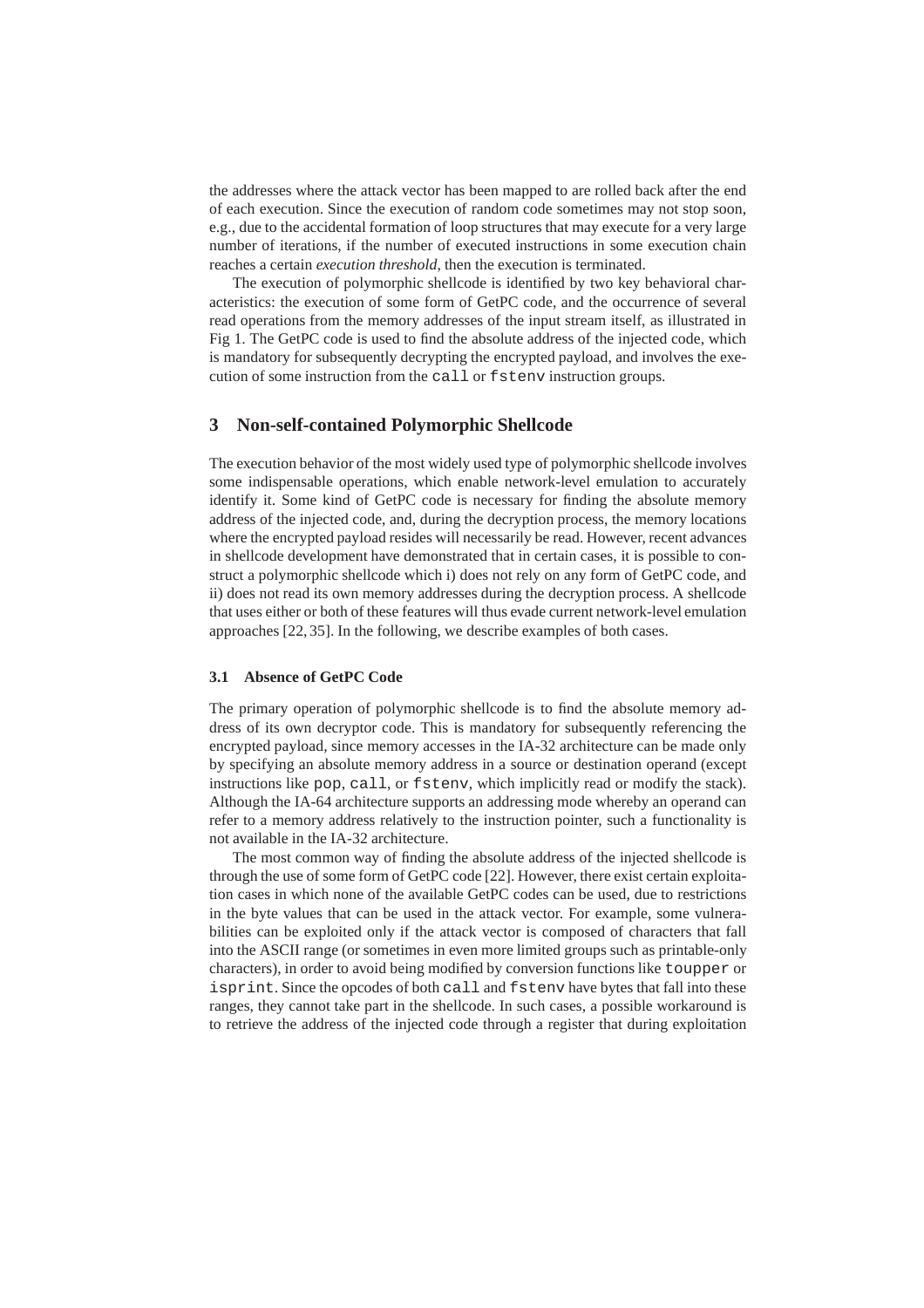| $\bigcap$      | 60000000 6A20   |                     | push 0x20            | ; ecx points here       |
|----------------|-----------------|---------------------|----------------------|-------------------------|
| $\mathbf{1}$   |                 | 60000002 6B3C240B   | imul edi, [esp], 0xb | $i$ edi = $0x160$       |
| $\mathfrak{D}$ | 60000006 60     |                     | pusha                | ; push all registers    |
| 3              | 60000007 030C24 |                     | add ecx, [esp]       | $i$ ecx = 0x60000160    |
| 4              | 6000000a 6A11   |                     | push 0x11            |                         |
| 5              | 6000000c 030C24 |                     | add ecx,[esp]        | $i$ ecx = 0x60000171    |
| 6              | 6000000f 6A04   |                     | push 0x4             | ; encrypted block size  |
| 7              |                 | 60000011 6826191413 | push 0x13141926      |                         |
| 8              | 60000016 5F     |                     | pop edi              | $;$ edi = 0x13141926    |
| $\mathsf{Q}$   | 60000017 0139   |                     | add [ecx],edi        | $: [60000171] = "ABCD"$ |
| 10             | 60000019 030C24 |                     | add ecx,[esp]        | $i$ ecx = 0x60000175    |
| 11             |                 | 6000001c 6817313F1E | push 0x1e3f3117      |                         |
| 12.            | 60000021 5F     |                     | pop edi              | $;$ edi = $0x1E3F3117$  |
| $13 -$         | 60000022 0139   |                     | add [ecx], edi       | $: 60000175 = "EFGH"$   |
| 14             | 60000024 030C24 |                     | add ecx, [esp]       | $i$ ecx = 0x60000179    |
|                | .               |                     |                      |                         |

**Fig. 2.** Execution trace of a shellcode produced by the "Avoid UTF8/tolower" encoder. When the first instruction is executed, ecx happens to point to address 0x60000000.

| $-$ ecx        |                          |                          | Decryption                   |                      |                      |          |                             |
|----------------|--------------------------|--------------------------|------------------------------|----------------------|----------------------|----------|-----------------------------|
| Bootstrap Code | Decryptor<br>for Block 1 | Decryptor<br>for Block 2 | <br>Decryptor<br>for Block N | Encrypted<br>Block 1 | Encrypted<br>Block 2 | $\cdots$ | Encrypted<br><b>Block N</b> |
| Code execution |                          |                          |                              |                      |                      |          |                             |

**Fig. 3.** Schematic representation of the decryption process for "Avoid UTF8/tolower" shellcode.

happens to point at the beginning of the buffer where the shellcode resides. If such a register exists, then the decoder can use it to calculate the address of the encrypted body.

Skape has recently published an alphanumeric shellcode engine that uses this technique [27]. Fig. 2 shows the execution trace of a shellcode generated using the implementation of the engine contained in Metasploit Framework v3.0 [1]. In this example, the register that is assumed to hold the base address of the shellcode is ecx. The shellcode has been mapped to address 0x60000000, which corresponds to the beginning of the vulnerable buffer. When the control flow of the vulnerable process is diverted to the shellcode, the ecx register already happens to hold the value  $0 \times 600000000$ . Instructions 0–5 calculate the starting address of the encrypted payload ( $0 \times 60000171$ ) based on its length and the absolute address contained in ecx.

The decryption process begins with instruction 7. An interesting characteristic of the decryptor is that it does not use any loop structure. Instead, separate transformation blocks comprising four instructions each (7–10, 11–14, ...) handle the decryption of different 4-byte blocks of the encrypted payload, as illustrated in Fig. 3. This results to a completely sequential flow of control for the whole decryption process. At the same time, however, the total size of the shellcode increases significantly, since for each four bytes of encrypted payload, an 11-byte transformation instruction block is needed.

#### **3.2 Absence of Self-references**

Another common characteristic of polymorphic shellcodes is that they carry the encrypted payload within the same attack vector, right after the decryptor code, as shown in Fig. 1. During execution, the decryptor necessarily makes several memory reads from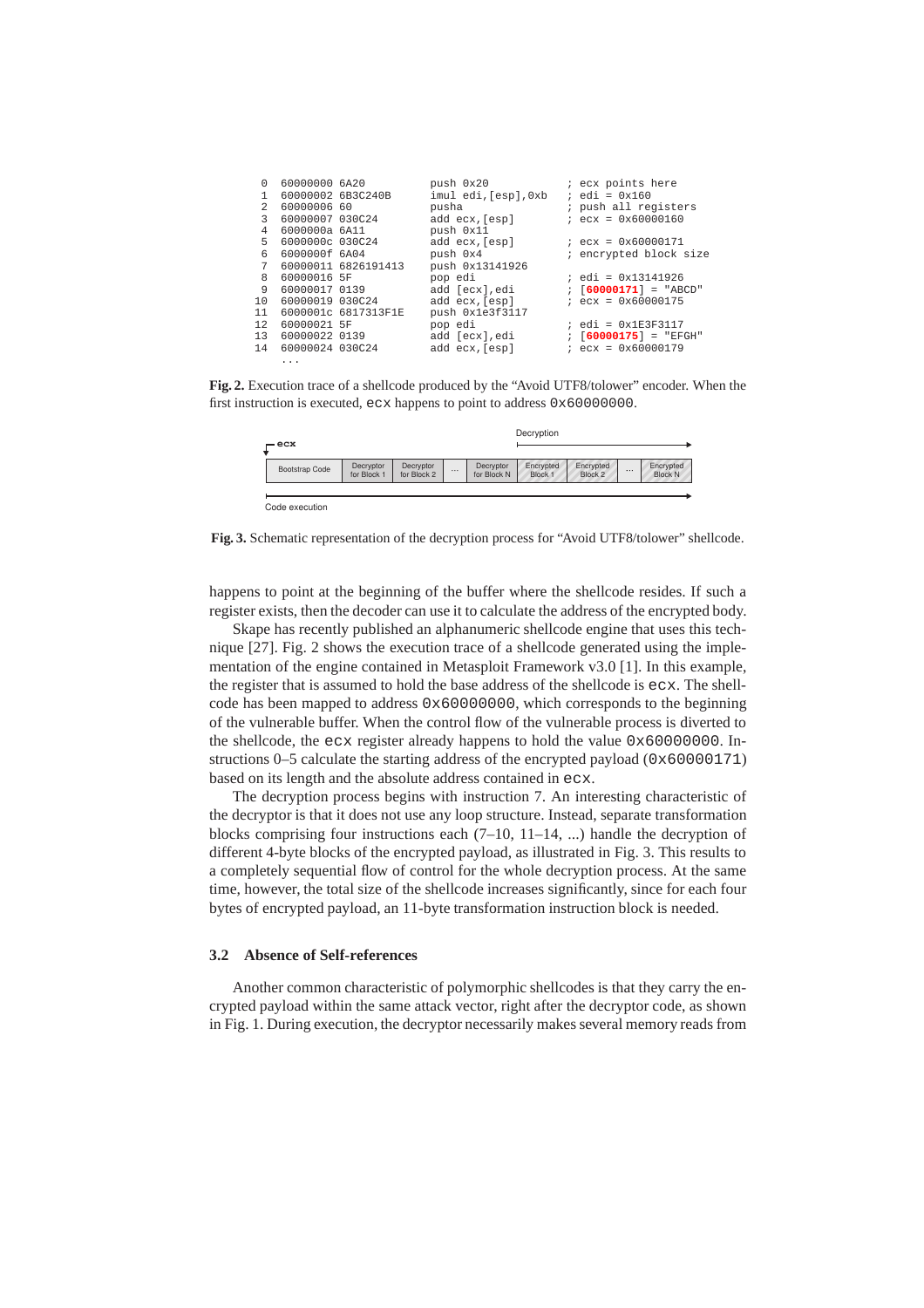| $\Omega$      | bfff0000 54 |                     | push esp            |               | ; esp points here                 |
|---------------|-------------|---------------------|---------------------|---------------|-----------------------------------|
| $\mathbf{1}$  | bfff0001 58 |                     | pop eax             |               | $i$ eax = BFFF0000                |
| $\mathcal{L}$ |             | bfff0002 2D6C2D2D2D | sub eax.0x2d2d2d6c  |               | $i$ eax = 92D1D294                |
| 3             |             | bfff0007 2D7A555858 | sub eax, 0x5858557a |               | $i$ eax = $3A797D1A$              |
| 4             |             | bfff000c 2D7A7A7A7A | sub eax, 0x7a7a7a7a |               | $i$ eax = BFFF02A0                |
| 5             | bfff0011 50 |                     | push eax            |               |                                   |
| 6             | bfff0012 5C |                     | pop esp             |               | $i$ esp = BFFF02A0                |
| 7             |             | bfff0013 252D252123 | and eax, 0x2321252d |               | $i$ eax = 20012020                |
| 8             |             | bfff0018 2542424244 | and eax, 0x44424242 |               | $i$ eax = 00000000                |
| 9             |             | hfff001d 2D2D2D2D2D | sub eax, 0x2d2d2d2d |               | $i$ eax = D2D2D2D3                |
| 10            |             | bfff0022 2D2D252D25 | sub eax, 0x252d252d |               | $i$ eax = $ADASADAG$              |
| 11            |             | bfff0027 2D61675E65 | sub eax, 0x655e6761 |               | 2.68474645                        |
| 12            | bfff002c.50 |                     | push eax            |               | $\frac{1}{2}$ [BFFF029C] = "EFGH" |
| 13            |             | bfff002d 2D2D2D2D2D | sub eax, 0x2d2d2d2d |               | $:$ eax = 1B1A1918                |
| 14            |             | bfff0032 2D5E5E5E5E | sub eax, 0x5e5e5e5e |               | $i$ eax = BCBBBABA                |
| $15 -$        |             | bfff0037 2D79787878 | sub eax, 0x78787879 |               | $: e$ ax = 44434241               |
| 16            | bfff003c 50 |                     | push eax            | $\mathcal{L}$ | $[BFFF0298] = "ABCD"$             |
|               | $\cdots$    |                     |                     |               |                                   |

**Fig. 4.** Execution trace of a shellcode produced by the "Encode" engine. The shellcode is assumed to be placed on the stack, and esp initially points to the first instruction.

| esp            |                          |          |                          |                          |                      |                      |          | <b>Code Generation</b>      |
|----------------|--------------------------|----------|--------------------------|--------------------------|----------------------|----------------------|----------|-----------------------------|
| Bootstrap Code | Decryptor<br>for Block N | $\cdots$ | Decryptor<br>for Block 2 | Decryptor<br>for Block 1 | Generated<br>Block 1 | Generated<br>Block 2 | $\cdots$ | Generated<br><b>Block N</b> |
| Code execution |                          |          |                          |                          |                      |                      |          |                             |

**Fig. 5.** Schematic representation of the decryption process for the "Encode" engine.

the addresses of the encrypted payload in order to decrypt it. These self-references can be used as a strong indication of the execution of polymorphic shellcode [22]. However, it is possible to construct a shellcode that, although it carries an encrypted payload, will not result to any memory reads from its own memory addresses.

Figure 4 shows the execution trace of a shellcode produced by an adapted version of the "Encode" shellcode engine [26], developed by Skape according to a previous description of Riley Eller [11]. In this case, the vulnerable buffer is assumed to be located on the stack, so esp happens to point to the beginning of the shellcode. Instructions 0–6 are used to set esp to point far ahead of the decryptor code (in higher memory addresses). Then, after zeroing eax (instructions 7–8), the decryption process begins, again using separate decryption blocks (9–12, 13–16, ...) for each four bytes of the encrypted payload. However, in this case, each decryption block consists only of arithmetic instructions with a register and an immediate operand, and ends with a push instruction. Each group of arithmetic instructions calculates the final value of the corresponding payload block, which is then pushed on the stack. In essence, the data of the encrypted payload are integrated into the immediate values of the arithmetic instructions, so no actual encrypted data exist in the initial attack vector.

Due to the nature of the stack, the decrypted payload is produced backwards, starting with its last four bytes. When the final decrypted block is pushed on the stack, the flow of control of the decryptor will "meet" the newly built payload, and the execution will continue normally, as depicted in Fig. 5. Notice that during the whole execution of the shellcode, only two memory reads are performed by the two pop instructions, but not from any of the addresses of the injected code.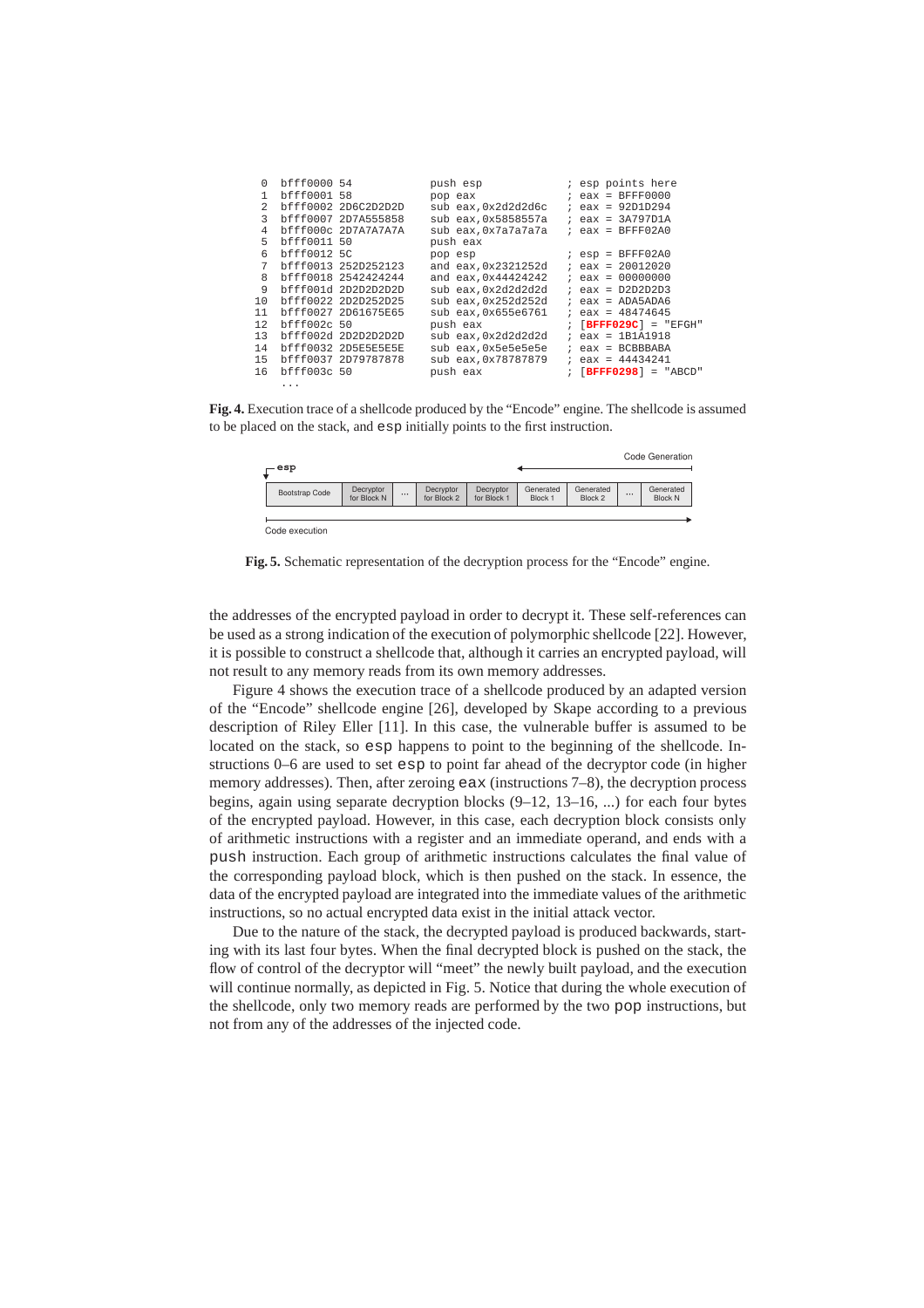## **4 Non-self-contained Polymorphic Shellcode Detection**

#### **4.1 Approach**

Achieving the effective detection of a certain class of polymorphic shellcodes using network-level emulation requires the fulfillment of two basic requirements. First, the detector should be able to accurately reproduce the execution of the shellcode in exactly the same way as if it would run within the context of the vulnerable process. Second, it should be possible to identify a certain execution behavior pattern that can be used as a strict heuristic for the effective differentiation between the execution of polymorphic shellcode and random code. In this section, we discuss these two dimensions regarding the detection of non-self-contained shellcode.

**Enabling Non-self-contained Shellcode Execution** As discussed in the previous section, some shellcodes rely on a register that happens to contain the base address of the injected code, instead of using some form of GetPC code. Such shellcodes cannot be executed properly by the existing network-level emulation approach, since before each execution, all general purpose registers are set to random values. Thus, the register that is assumed to hold the base address will not have been set to the correct value, and the decryption process will fail. Therefore, our first aim is to create the necessary conditions that will allow the shellcode to execute correctly. In essence, this requires to set the register that is used by the shellcode for finding its base address to the proper value.

The emulator maps each new input stream to an arbitrary memory location in its virtual memory. Thus, it can know in advance the absolute address of the hypothetical buffer where the shellcode has been mapped, and as a corollary, the address of the starting position of each new execution chain. For a given position in the buffer that corresponds to the beginning of a non-self-contained shellcode, if the base register has been initialized to point to the address of that position, then the shellcode will execute correctly. Since we always know the base address of each execution chain, we can always set the base register to the proper value.

The problem is that it is not possible to know in advance which one of the eight general purpose registers will be used by the shellcode for getting a reference to its base address. For instance, it might be ecx or esp, as it was the case in the two examples of the previous section, or in fact any other register, depending on the exploit. To address this issue, we initialize all eight general purpose registers to hold the absolute address of the first instruction of each execution chain. Except the dependence on the base register, all other operations of the shellcode will not be affected from such a setting, since the rest of the code is self-contained. For instance, going back to the execution trace of Fig. 2, when the emulator begins executing the code starting with the instruction at address  $0 \times 60000000$ , all registers will have been set to  $0 \times 600000000$ . Thus, the calculations for setting ecx to point to the encrypted payload will proceed correctly, and the 9th instruction will indeed decrypt the first four bytes of the payload at address 0x60000171. Note that the stack grows downwards, towards lower memory addresses, in the opposite direction of code execution, so setting esp to point to the beginning of the shellcode does not affect its correct execution, e.g. due to push instructions that write on the stack.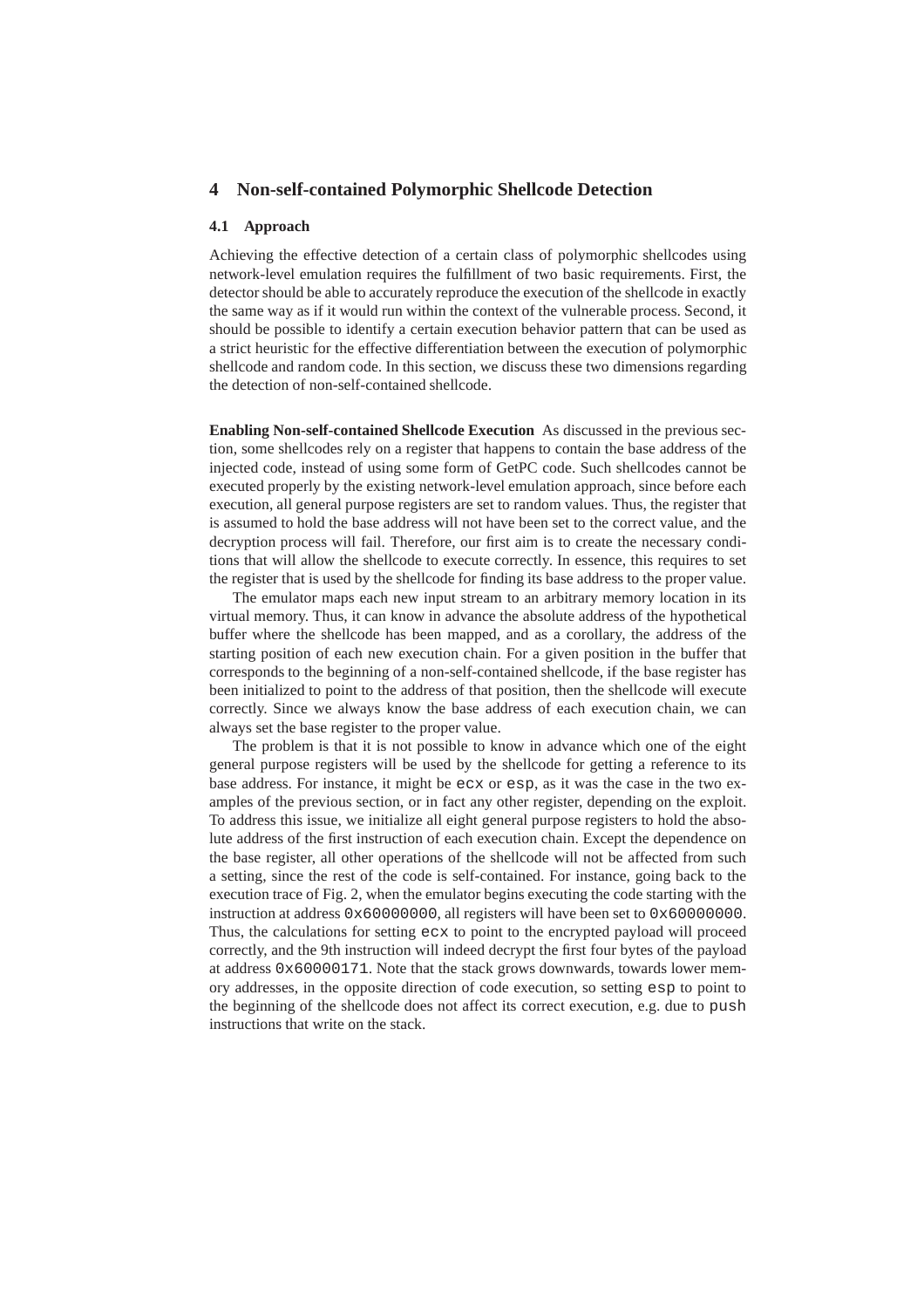**Behavioral Heuristic** Having achieved the correct execution of non-self-contained shellcode on the network-level emulator, the next step is to identify a strict behavioral pattern that will be used as a heuristic for the accurate discrimination between malicious and benign network data. Such a heuristic should rely to as few assumptions about the structure of the shellcode as possible, in order to be resilient to evasion attacks, while at the same time should be specific enough so as to minimize the risk of false positives.

Considering the execution behavior of the shellcodes presented in the previous section, we can make the following observations. First, the absence of any form of GetPC code precludes the reliance on the presence of specific instructions as an indication of non-self contained shellcode execution, as was the case with the call or fstenv groups of instructions, which are a crucial part of the GetPC code. Indeed, all operations of both shellcodes could have been implemented in many different ways, using various combinations of instructions and operands, especially when considering exploits in which the use of a broader range of byte values is allowed in the attack vector. Second, we observe that the presence of reads from the memory locations of the input buffer during the decryption process is not mandatory, as demonstrated in Sec. 3.2, so this also cannot be used as an indication of non-self-contained shellcode execution.

However, it is still possible to identify some indispensable behavioral characteristics that are inherent to all such non-self-contained polymorphic shellcodes. An essential characteristic of polymorphic shellcodes in general is that during execution, they eventually unveil their initially concealed payload, and this can only be done by writing the decrypted payload to some memory area. Therefore, the execution of a polymorphic shellcode will unavoidably result to several memory writes to *different* memory locations. We refer to such write operations to different memory locations as "*unique writes*." Additionally, after the end of the decryption process, the flow of control will inevitably be transferred from the decryptor code to the newly revealed code. This means that the instruction pointer will move *at least once* from addresses of the input buffer that have not been altered before (the code of the decryptor), to addresses that have already been written during the same execution (the code of the decrypted payload). For the sake of brevity, we refer to instructions that correspond to code at any memory address that has been written during the same execution chain as "*wx-instructions*."

It is important to note that the decrypted payload may not be written in the same buffer where the attack vector resides [20]. Furthermore, one could construct a shellcode in which the unique writes due to the decryption process will be made to non-adjacent locations. Finally, wx-instructions may be interleaved with non-wx-instructions, e.g., due to self-modifications before the actual decryption, so the instruction pointer may switch several times between unmodified and modified memory locations.

Based on the above observations, we derive the following detection heuristic: *if at the end of an execution chain the emulator has performed* W *unique writes and has executed* X *wx-instructions, then the execution chain corresponds to a non-self-contained polymorphic shellcode*. The intuition behind this heuristic is that during the execution of random code, although there will probably be a lot of random write operations to arbitrary memory addresses, we speculate that the probability of the control flow to reach such a modified memory address during the same execution will be low. In the following, we elaborate on the details behind this heuristic.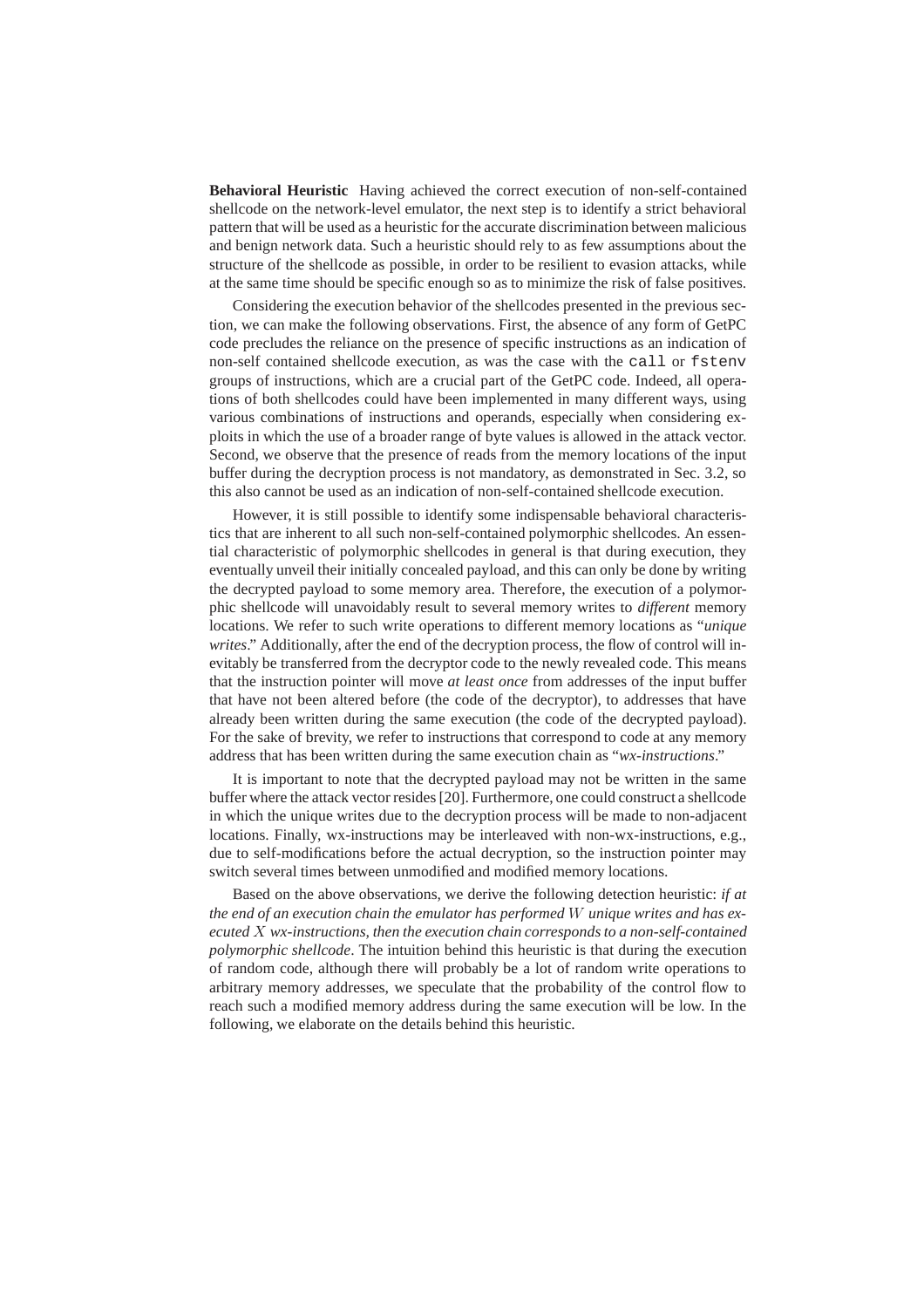*Unique memory writes.* The number of unique writes  $(W)$  in the heuristic serves just as a hint for the fact that at least a couple of memory locations have been modified during the same execution chain—a prerequisite for the existence of any wx-instructions. The parameter W cannot be considered as a qualitatively strong detection heuristic because the execution of random code sometimes exhibits a large number of accidental memory writes. The emulator does not have a view of the vulnerable process' memory layout, and thus cannot know which memory addresses are valid and writable, so it blindly accepts all write operations to any location, and keeps track of the written values in its own virtual memory. The decryption process of a polymorphic shellcode will too result to tens or even hundreds of memory writes. This makes the number of unique writes *per se* a weak indication for the execution of polymorphic shellcode, since random code sometimes results to a comparable number of writes.

Although this does not allow us to derive a threshold value for  $W$  that would be reached only during the execution of polymorphic shellcode, we can derive a lower bound for  $W$ , given that any regularly sized encrypted payload will require quite a few memory writes in order to be decrypted. Considering that the decryption of a 32-byte payload —a rather conservatively small size for a meaningful payload, as discussed in Sec. 5.2— would require at least 8 memory writes (using instructions with 4-byte operands), we set  $W = 8$ . This serves as a "negative" heuristic for deciding quickly the absence of shellcode, which effectively filters out a lot of execution chains with very few memory writes that cannot correspond to any functional polymorphic shellcode.

*Execution of decrypted instructions.* Although the number of unique writes alone cannot provide a strong positive indication for shellcode detection, we expected that the number of wx-instructions in random code would be very low, which would allow for deriving a definite detection threshold that would never be reached by random code. A prerequisite for the execution of code from a recently modified memory address is that the instruction pointer should first be changed to point to that memory address. Intuitively, the odds for this to happen in random code are quite low, given that most of the modified locations will be dispersed across the whole virtual address space of the emulator, due to the random nature of memory writes. Even if the control flow ever lands on such a memory address, most probably it will contain just a few valid instructions. In contrast, self-decrypting shellcode will result to the execution of tens or even hundreds of wx-instructions, due to the execution of the decrypted payload.

We conducted some preliminary experiments using real network traces and randomly generated data in order to explore the behavior of random code in terms of wx-instructions. The percentage of instruction chains with more than 8 unique writes and at least one wx-instruction was in the order of 0.01% for artificial binary data, while it was negligible for artificial ASCII data and real network traces. However, there were some rare cases of streams in which some execution chain contained as much as 60 wx-instructions. As we discuss in Sec. 5.2, the execution of the decrypted payload may involve less than 60 wx-instructions, so the range in which an accurate detection threshold value for X could exist is somehow blurred. Although one could consider the percentage of these outlying streams as marginal, and thus the false positive ratio as acceptable, it is still possible to derive a stricter detection heuristic that will allow for improved resilience to false positives.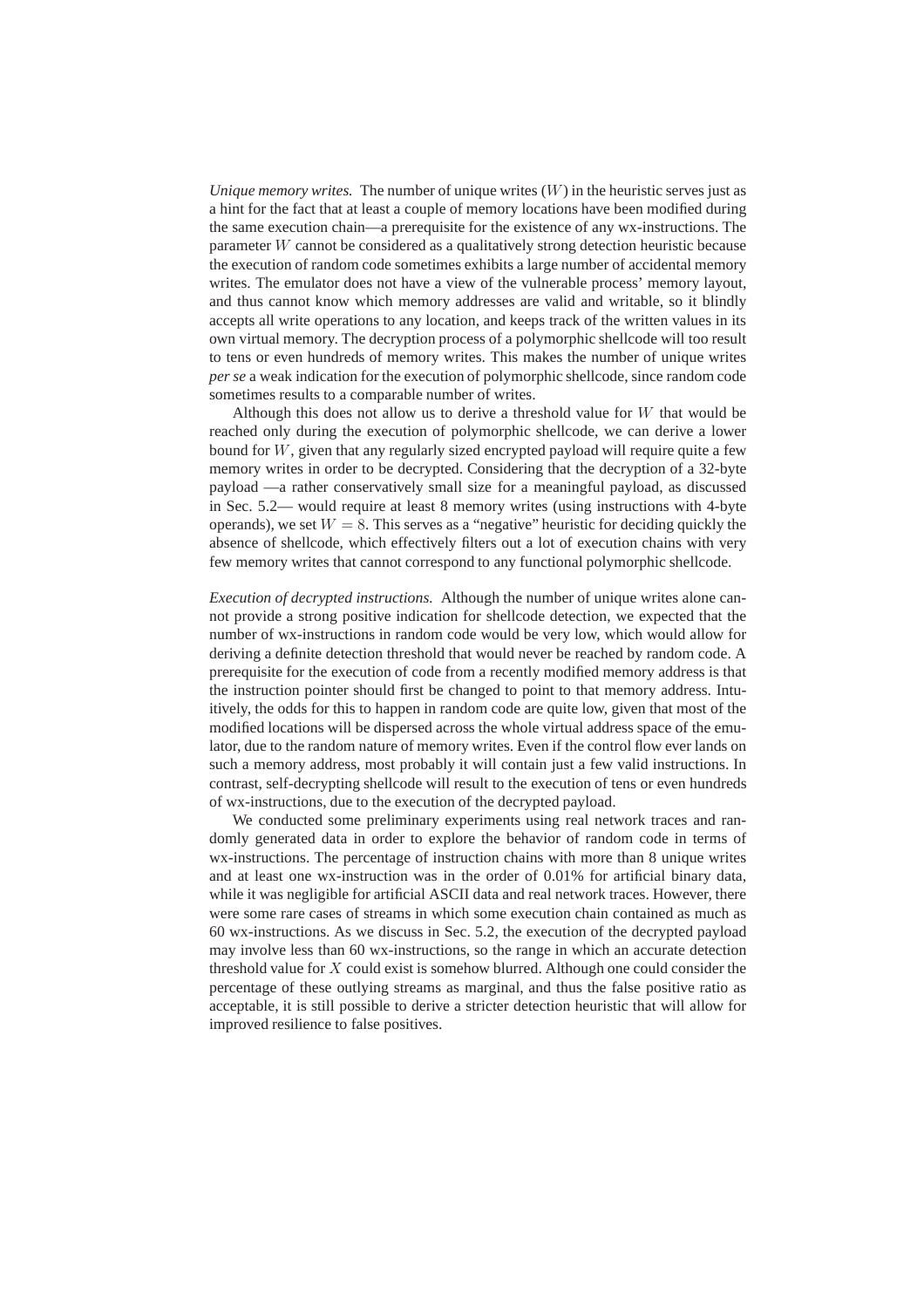

**Fig. 6.** An example of accidental occurrence of wx-instructions in random code.

*Second-stage execution.* The existence of some execution chains with a large number of wx-instructions in random code is directly related to the initialization of the general purpose registers before each new execution. Setting all registers to point to the address of the first instruction of the execution chain facilitates the accidental modification of the input stream itself, e.g., in memory addresses farther (in higher memory addresses) from the starting position of the execution chain. An example of this effect is presented in Fig. 6. Initially (Fig. 6a), when the flow of control reaches the instruction starting with byte 01, ecx happens to point to the same instruction, and eax holds the value  $0 \times 04030201$ . The effective address calculation in add [ecx+0x3], eax (Fig. 6b) involves ecx, and its execution results to a 4-byte memory write within the buffer, right after the add instruction. This simple self-modification causes the execution of four wxinstructions (Fig. 6c). Note that after the execution of these four wx-instructions, the flow of control will continue normally with the subsequent instructions in the buffer, so the same effect may occur multiple times.

In order to mitigate this effect, we introduce the concept of *second-stage execution*. For a given position in the input stream, if the execution chain that starts from this position results to more than 8 unique writes and has at least 14 wx-instructions,<sup>3</sup> then it is ignored, and the execution from this position is repeated eight times with eight different register initializations. Each time, only one of the eight general purpose registers is set to point to the starting location. The remaining seven registers are set to random values.

The rationale is that a non-self-contained shellcode that uses some register for finding its base address will run correctly both in the initial execution, when all registers point to the starting position, as well as in one of the eight subsequent second-stage executions—the one in which the particular base register being used by the decryptor will have been properly initialized. At the same time, if some random code enters second-stage execution, the chances for the accidental occurrence of a large number of wx-instructions in any of the eight new execution chains are significantly lower, since now only one of the eight registers happens to point within the input buffer.

 $3$  As discussed in Sec. 5.2, a functional payload results to at least 14 wx-instructions.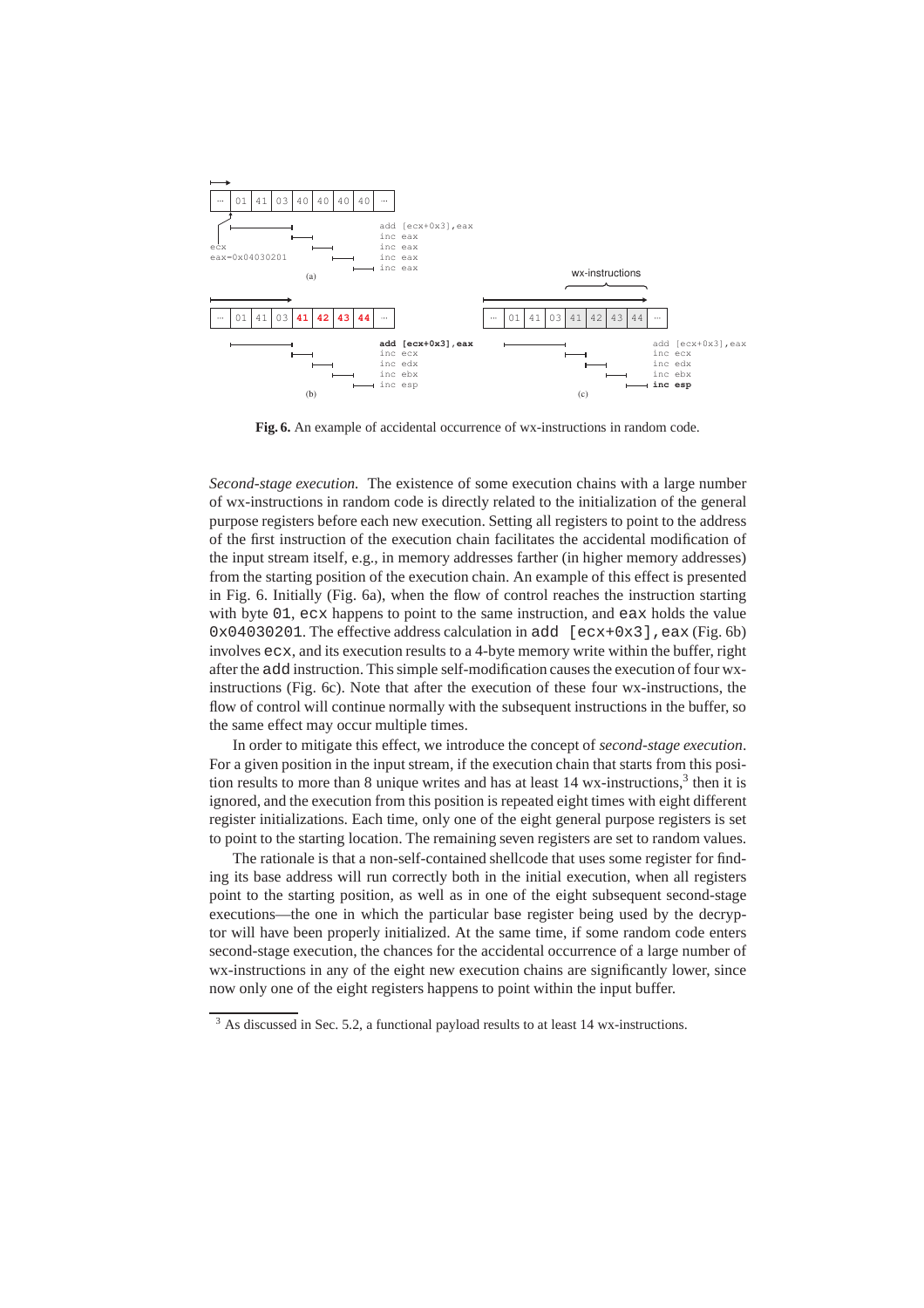

**Fig. 7.** Example of an illegal instruction path.

Although second-stage execution incurs an eight times increase in the emulation overhead, its is only triggered for a negligible fraction of execution chains, so it does not incur any noticeable runtime performance degradation. At the same time, it results to a much lower worst-case number of accidental wx-instructions in benign streams, as shown in Sec. 5.1, which allows for deriving a clear-cut threshold for X.

#### **4.2 Performance Optimizations**

**Skipping Illegal Paths** The main reason that network-level emulation is practically feasible and achieves a decent processing throughput is because, in the most common case, the execution of benign streams usually terminates early, after the execution of only a few instructions. Indeed, arbitrary data will result to random code that usually contains illegal opcodes or privileged instructions, which cannot take part in the execution of a functional shellcode. Although there exist only a handful of illegal opcodes in the IA-32 architecture, there exist 25 privileged instructions with one-byte opcodes, and several others with multi-byte opcodes. In the rest of this section, we use the term illegal instruction to refer to both privileged and actually illegal instructions.

A major cause of overhead in network-level emulation is that for each input stream, the emulator starts a new execution from each and every position in the stream. However, since the occurrence of illegal instructions is common in random code, there may be some instruction chains which all end to the same illegal instruction. After the execution of the first of these chains terminates (due to the illegal instruction), then any subsequent execution chains that share the same final instruction path with the first one will definitely end up to the same illegal instruction, if i) the path does not contain any control transfer instructions, ii) none of the instructions in the path was the result of a self-modification, and iii) the path does not contain any instruction with a memory destination operand. The last requirement is necessary in order to avoid potential selfmodifications on the path that may alter its control flow. Thus, whenever the flow of control reaches any of the instructions in the path, the execution can stop immediately.

Consider for example the execution chain that starts at position 0 in the example of Fig. 7. Upon its termination, the emulator backtracks the instruction path and marks each instruction until any of the above requirements is violated, or the beginning of the input stream is reached. If any subsequent execution chain reaches a marked instruction, then the execution ceases immediately. Furthermore, the execution chains that would begin from positions 1, 3, 5, and 6, can now be skipped altogether.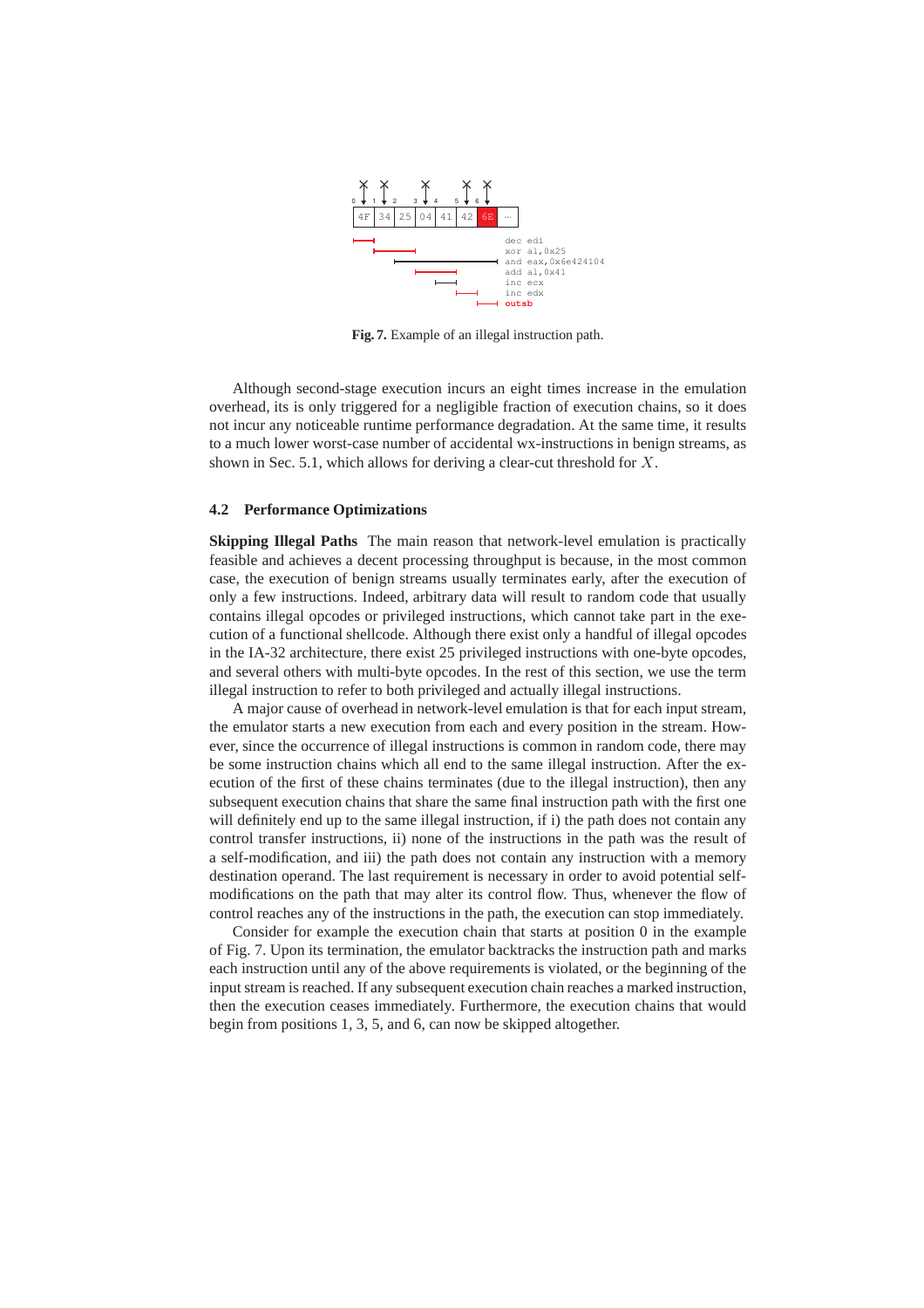| <b>Name</b>      | <b>Port Number</b> | <b>Number of streams</b> | <b>Total size</b> |
|------------------|--------------------|--------------------------|-------------------|
| <b>HTTP</b>      | 80                 | 6511815                  | 5.6 GB            |
| <b>NetBIOS</b>   | $137 - 139$        | 1392679                  | $1.5$ GB          |
| Microsoft-ds     | 445                | 2585308                  | $3.8$ GB          |
| <b>FORTH-ICS</b> | all                | 668754                   | 821 MB            |

**Table 1.** Details of the client-initiated network traffic traces used in the experimental evaluation.

**Kernel Memory Accesses** The network-level detector does not have any information about the vulnerable process targeted by a particular attack. As already discussed, the emulator assumes that all accesses to any memory address are valid. In reality, only a small subset of these memory accesses would have succeeded, since the hypothetical vulnerable process would have mapped only a small subset of pages from the whole 4GB virtual memory space. Thus, memory writes outside the input buffer or the stack proceed normally and the emulator tracks the written values, while memory reads from previously unknown locations are executed without returning any meaningful data, since their contents are not available to the network-level detector. The execution cannot stop on such unknown memory references, since otherwise an attacker could hinder detection by interspersing instructions that read arbitrary data from memory locations known in advance to belong to the address space of the vulnerable process [22].

The network-level emulation approach assumes that the whole 4GB of virtual memory may be accessible by the shellcode. However, user-level processes cannot access the address space of the OS kernel. In Linux, the kernel address space begins at address 0xC0000000 and takes up the whole upper 1GB of the 4GB space. In Windows, the upper half of the 4GB space is allocated for kernel use. A functional shellcode would never try to access a memory address in the kernel address space, so any instructions in random code that accidentally try to access some kernel memory location can be considered illegal. For simplicity, the emulator assumes as legal all memory accesses up to 0xBFFFFFFF, i.e., excludes only the common kernel space of both OSes, since it cannot know in advance which OS is being targeted.

## **5 Experimental Evaluation**

#### **5.1 Deriving a Robust Detection Threshold**

The detection algorithm is based on a strict behavioral pattern that matches some execution characteristics of non-self-contained polymorphic shellcode. In order to be effective and practically applicable, a heuristic based on such a behavioral pattern should not falsely identify benign data as polymorphic shellcode. In this section, we explore the resilience of the detector to false positives using a large and diverse attack-free dataset.

We accumulated full payload packet traces of frequently attacked ports captured at FORTH-ICS and the University of Crete across several different periods. We also captured a two hour long trace of all the TCP traffic of the access link that connects FORTH-ICS to the Internet. Since we are interested in client-initiated traffic, which contains requests to network services, we keep only the packets that correspond to the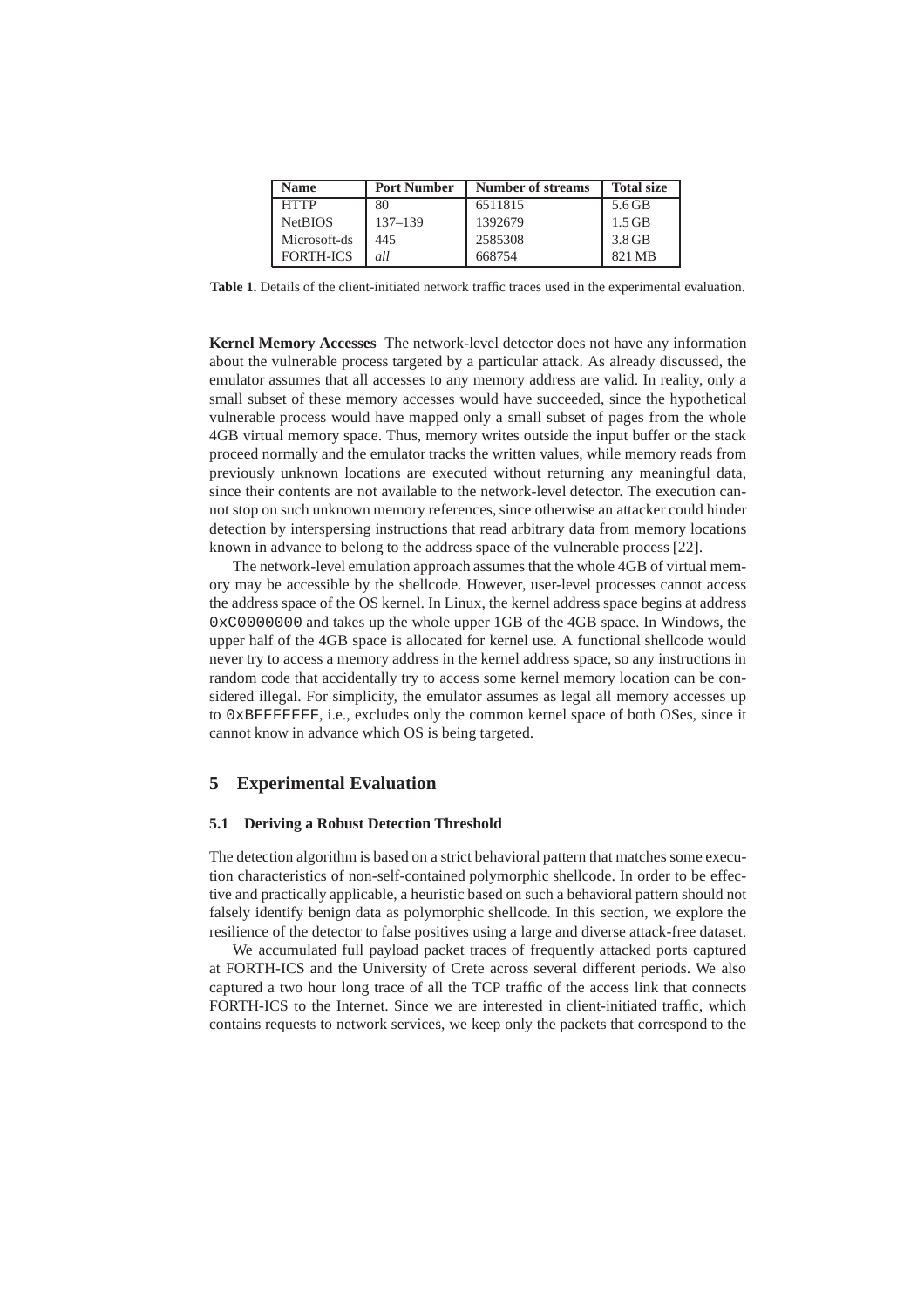

nign streams.

**Fig. 8.** Number of wx-instructions found in be-**Fig. 9.** Number of instructions required for complete decryption.

client-side stream of each TCP flow. For large flows, which for example may correspond to file uploads, we keep the packets of the first 64KB of the stream. Trace details are summarized in Table 1. Note that the initial size of the FORTH-ICS trace, before extracting the client-initiated only traffic, was 106GB. We also generated a large amount of artificial traces using three different kinds of uniformly distributed random content: binary data, ASCII-only data, and printable-only characters. For each type, we generated four million streams, totaling more than 160GB of data.

We tested our prototype implementation of the detection heuristic with second-stage execution enabled using the above dataset, and measured the maximum number of accidental wx-instructions among all execution chains of each stream. The execution threshold of the emulator was set to 65536 instructions. Figure 8 presents the results for the different types of random data, as well as for the real network streams (the category "network traces" refers collectively to all network traces listed in Table 1). We see that random binary data exhibit the largest number of wx-instructions, followed by printable data and real network traffic. From the four million random binary streams, 0.8072% contain an execution chain with one wx-instruction, while in the worst case, 0.00014% of the streams resulted to seven wx-instructions. In all cases, no streams were found to contain an execution chain with more than seven wx-instructions.

Based on the above results, we can derive a lower bound for the number of wxinstructions (parameter  $X$  of the detection heuristic) that should be found in an execution chain for flagging the corresponding code as malicious. Setting  $X=8$  allows for no false positives in the above dataset. However, larger values are preferable since they are expected to provide even more improved resilience to false positives.

## **5.2 Non-self-contained Shellcode Detection**

**CPU execution threshold** As discussed in Sec. 4.1, the execution of non-self-contained shellcode will exhibit several wx-instructions, due to the execution of the decrypted payload. However, a crucial observation is that most of these wx-instructions will occur *after* the end of the decryption process, except perhaps any self-modifications during the bootstrap phase of the decryptor [22, 33]. Thus, the emulator should execute the shellcode for long enough in order for the decryption to complete, and then for the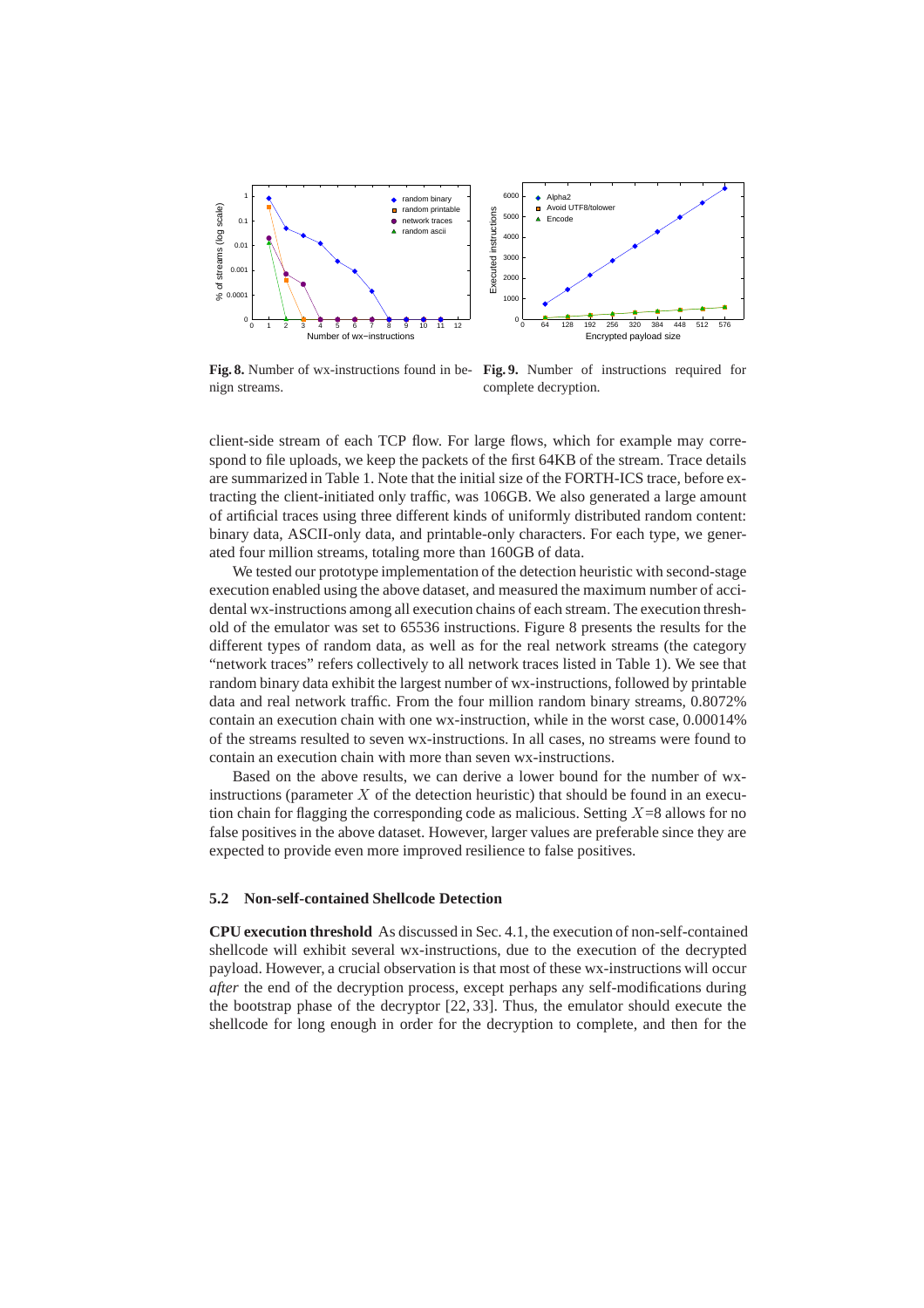decrypted payload to execute, for actually identifying the presence of wx-instructions. This means that the CPU execution threshold should be large enough to allow for the complete execution of the shellcode.

The number of executed instructions required for the complete decryption of the payload is directly related to i) the decryption approach and its implementation (e.g., decrypting one vs. four bytes at a time), and ii) the size of the encrypted payload. We used off-the-shelf polymorphic shellcode engines that produce non-self-contained shellcode to encrypt payloads of different sizes. We generated mutations of a hypothetical payload ranging in size from 64 to 576 bytes, in 64-byte increments, using the Avoid UTF8/tolower [1, 27], Encoder [11, 26], and Alpha2 [33] shellcode engines. The size of the largest IA-32 payload contained in the Metasploit Framework v3.0, windows/adduser/reverse http, is 553 bytes, so we chose a slightly larger value of 576 bytes as a worst case scenario.

Figure 9 shows the number of executed instructions for the complete decryption of the payload, for different payload sizes. As expected, the number of instructions increases linearly with the payload size, since all engines spend an equal amount of instructions per encrypted byte during decryption. Alpha2 executes considerably more instructions compared to the other two engines, and in the worst case, for a 576-byte payload, takes 6374 instructions to complete. Thus, we should choose an execution threshold significantly larger than the 2048 instructions that is suggested in the existing network-level emulation approach [22].

**Setting a threshold value for** X A final dimension that we need to explore is the minimum number of wx-instructions  $(X)$  that should be expected during shellcode execution. As we have already mentioned, this number is directly related to the size of the encrypted payload: the smaller the size of the concealed code, the fewer the number of wx-instructions that will be executed. As shown in the previous section, the threshold value for  $X$  should be set to at least 8, in order to avoid potential false positives. Thus, if the execution of the decrypted payload would result to a comparable number of wx-instructions, then we would not be able to derive a robust detection threshold.

Fortunately, typical payloads found in remote exploits usually consist of much more than eight instructions. In order to verify the ability of our prototype implementation to execute the decrypted payload upon the end of the decryption process, we tested it with the IA-32 payloads available in Metasploit. Note that although the network-level emulator cannot correctly execute system calls or follow memory accesses to addresses of the vulnerable process, whenever such instructions are encountered, the execution continues normally (e.g., in case of an int 80 instruction, the code continues as if the system call had returned). In the worst case, the  $\lim_{x \to a} x86$ /exec family of payloads, which have the smallest size of 36 bytes, result to the execution of 14 instructions. All other payloads execute a larger number of instructions. Thus, based on the number of executed instructions of the smallest payload, we set  $X=14$ . This is a rather conservative value, given that in practice the vast majority of remote exploits in the wild are targeting Windows hosts, so in the common case the number of wx-instructions of the decrypted payload will be much higher.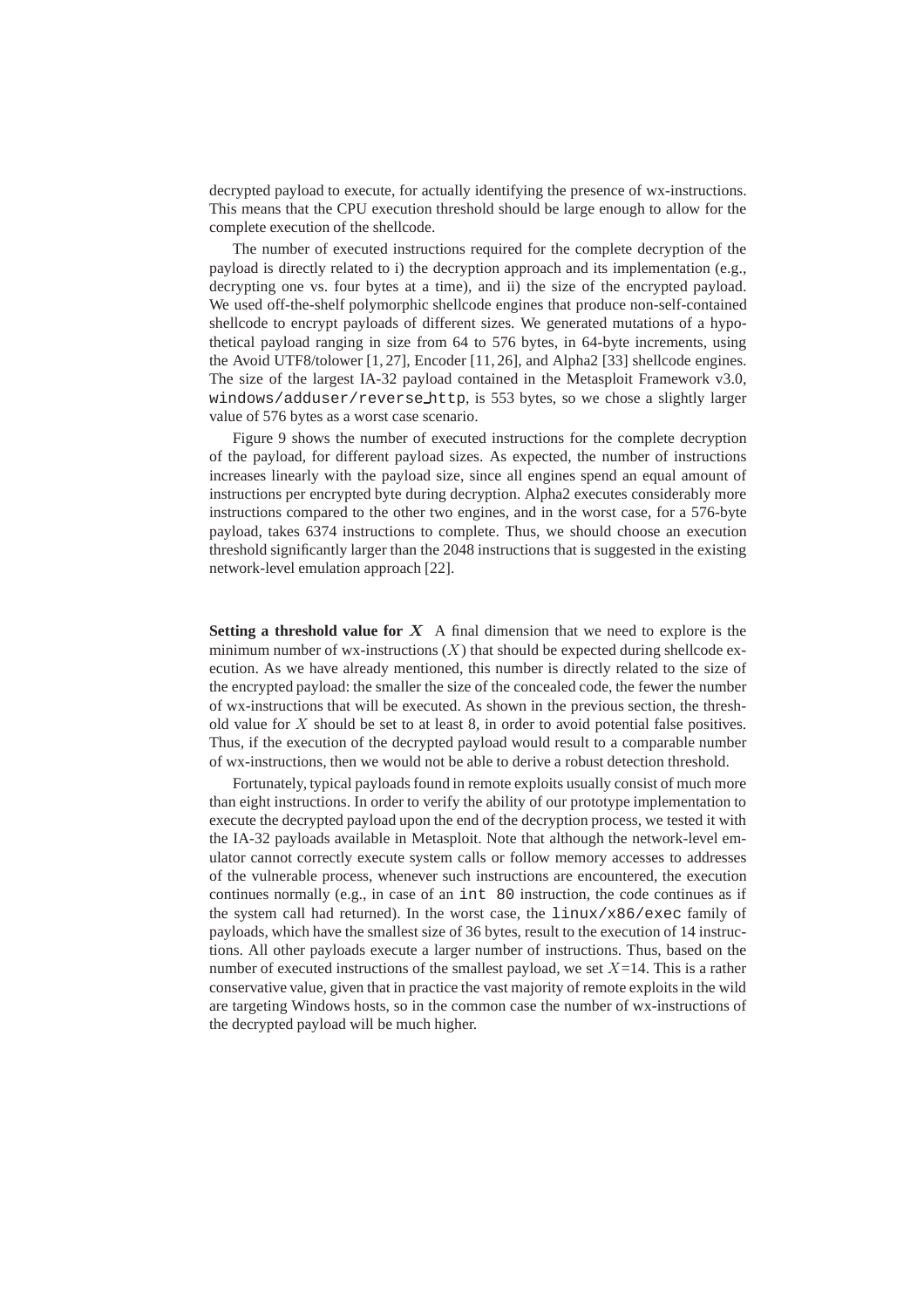Payloads targeting Linux hosts usually have a very small size due to the direct invocation of system calls through the int 80 instruction. In contrast, payloads for Windows hosts usually involve a much higher number of instructions. Windows shellcode usually does not involve the direct use of system calls (although this is sometimes possible [5]), since their mapping often changes across different OS versions, and some crucial operations, e.g., the creation of a socket, are not readily offered through system calls. Instead, Windows shellcode usually relies on system API calls that offer a wide range of advanced functionality (e.g., the ability to download a file from a remote host through HTTP using just one call). This, however, requires to first locate the necessary library functions, which involves finding the base address of kernel32.dll, then resolving symbol addresses, and so on. All these operations result to the execution of a considerable number of instructions.

In any case, even a conservative value for  $X=14$ , which effectively detects both Linux and Windows shellcode, is larger enough than the seven accidental wx-instructions that were found in benign data, and thus allows for a strong heuristic with even more improved resilience to false positives.

#### **5.3 Processing Throughput**

In this section, we evaluate the raw processing throughput of the proposed detection algorithm. We have implemented the new detection heuristic on our existing prototype network-level detector [22], which is based on a custom IA-32 CPU emulator that uses interpretive emulation. We measured the user time required for processing the network traces presented in Table 1, and computed the processing throughput for different values of the CPU execution threshold. The detector was running on a PC equipped with a 2.53GHz Pentium 4 processor and 1GB RAM, running Debian Linux (kernel v2.6.18). Figure 10 presents the results for the four different network traces.

As expected, the processing throughput decreases as the CPU execution threshold increases, since more cycles are spent on streams with very long execution chains or seemingly endless loops. We measured that in the worst case, for port 445 traffic, 3.2% of the streams reach the CPU execution threshold due to some loop when using a threshold higher than 8192. This percentage remains almost the same even when using a threshold as high as 131072 instructions, which means that these loops would require a prohibitively large number of iterations until completion.

Overall, the runtime performance has been slightly improved compared to our previous network-level emulation prototype. Although the algorithmic optimizations presented in Sec. 4.2 offer considerable runtime performance improvements, any gain is compensated by the more heavy utilization of the virtual memory subsystem and the need to frequently undo accidental self-modifications in the input stream.

Port 80 traffic exhibits the worst performance among all traces, with an almost constant throughput that drops from 12 to 10 Mbit/s. The throughput is not affected by the CPU execution threshold because i) the zero-delimited chunk optimization<sup>4</sup> is not effective because HTTP traffic rarely contains any null bytes, and ii) the execution chains

<sup>4</sup> Given that in the vast majority of exploits the attack vector cannot contain a null byte, the detector skips any zero-byte delimited regions smaller than 50 bytes, since they are too small to contain a functional polymorphic shellcode [22].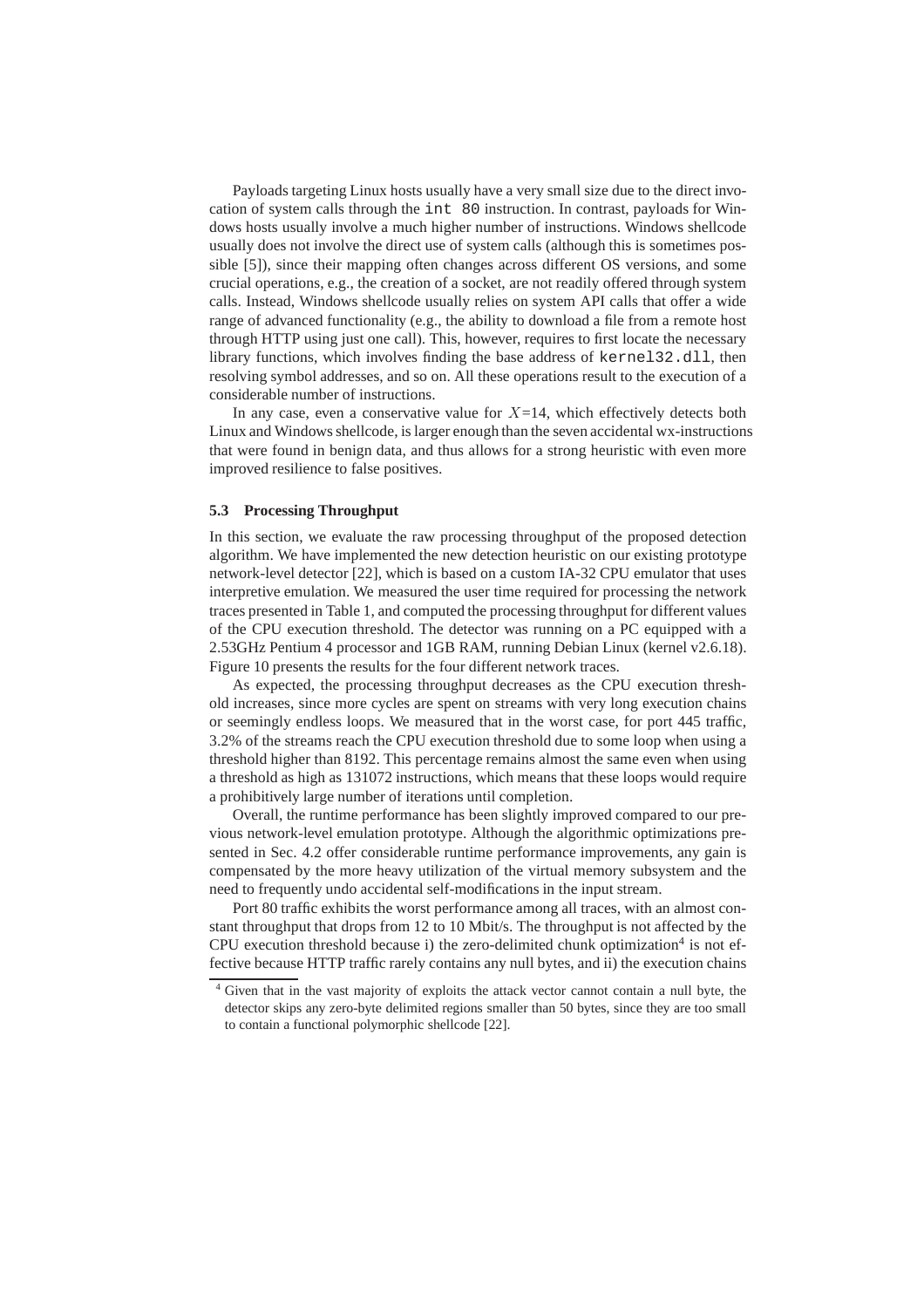

ent execution thresholds.

**Fig. 10.** Raw processing throughput for differ-**Fig. 11.** Raw processing throughput for the complete 2-hour trace.

of port 80 traffic have a negligible amount of endless loops, so a higher CPU execution threshold does not result to the execution of more instructions due to extra loop iterations. However, ASCII data usually result to very long and dense execution chains with many one or two byte instructions, which consume a lot of CPU cycles.

We should stress that our home-grown CPU emulator is highly unoptimized, and the use of interpretive emulation results to orders of magnitude slowdown compared to native execution. It is expected that an optimized CPU emulator like QEMU [6] would boost performance, and we plan in our future work to proceed with such a change.

Nevertheless, the low processing throughput of the current implementation does not prevent it from being practically usable. In the contrary, since the vast majority of the traffic is server-initiated, the detector inspects only a small subset of the total traffic of the monitored link. For example, web requests are usually considerably smaller than the served content. Note that all client-initiated streams are inspected, in both directions. Furthermore, even in case of large client-initiated flows, e.g., due to file uploads, the detector inspects only the first 64KB of the client stream, so again the vast amount of the traffic will not be inspected. Indeed, as shown in Fig. 11, when processing the complete 106GB long trace captured at FORTH-ICS, the processing throughput is orders of magnitude higher. Thus, the detector can easily sustain the traffic rate of the monitored link, which for this 2-hour long trace was on average around 120 Mbit/s.

## **6 Real-world Deployment**

In this section, we present some attack activity results from a real-world deployment of our prototype detector implementation. The detector is installed on a passive monitoring sensor that inspects the traffic of the access link that connects part of an educational network with hundreds of hosts to the Internet. The detector has been continuously operational since 7 November 2006, except a two-day downtime on January.

As of 14 June 2007, the detector has captured 21795 attacks targeting nine different ports. An overall view of the attack activity during these seven months is presented in Fig. 12. The upper part of the figure shows the attack activity according to the targeted port. From the 21795 attacks, 14956 (68.62%) were launched from 5747 external IP addresses (red dots), while the rest 6839 (31.38%) originated from 269 infected hosts in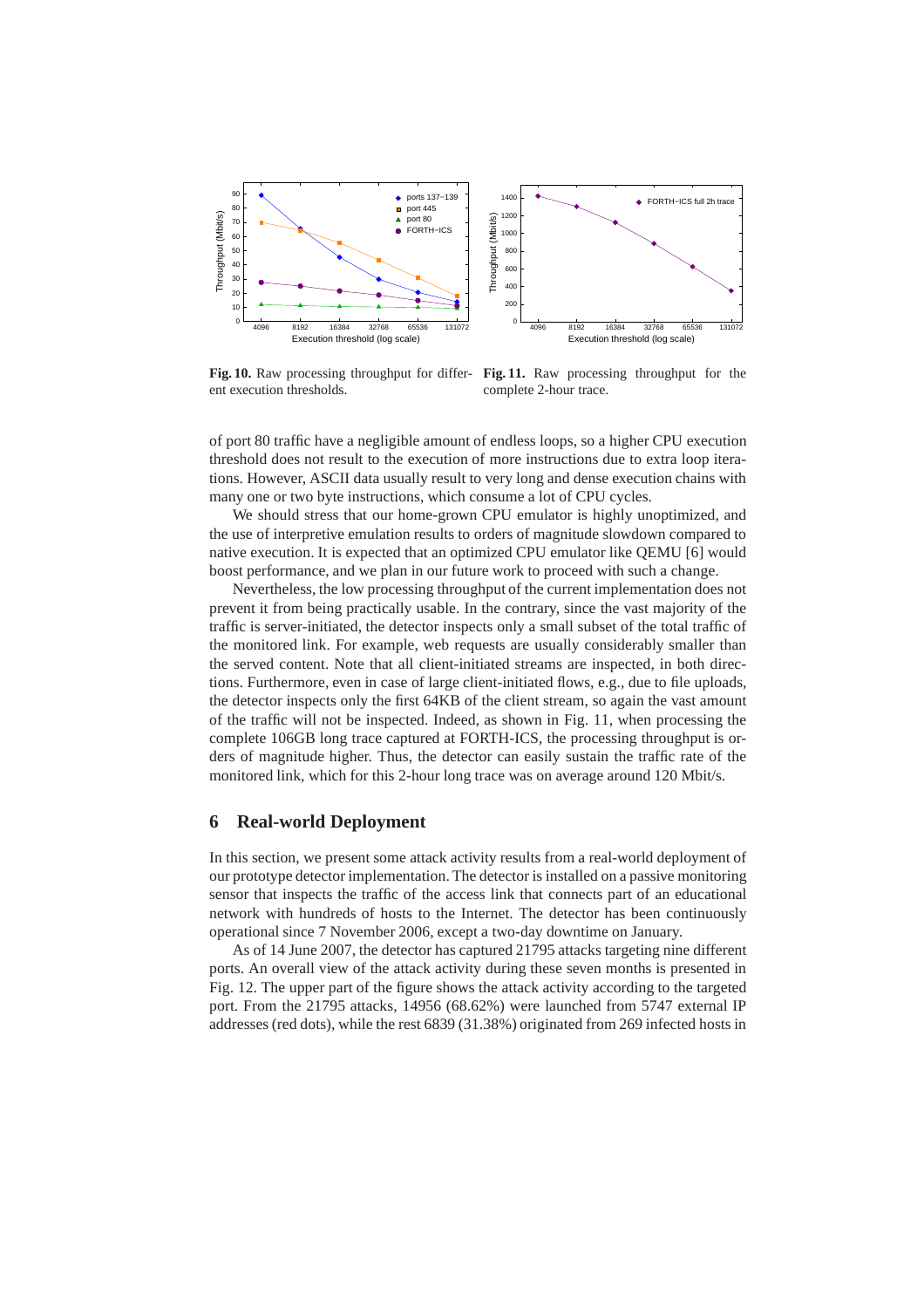

**Fig. 12.** Overall attack activity from a real-world deployment of our prototype detector.

the monitored network (gray dots). Almost one third of the internal attacks came from a single IP address, using the same exploit against port 445. The bottom part of the figure shows the number of attacks per hour of day. There are occasions with hundreds of attacks in one hour, mostly due to bursts from a single source that horizontally attacks all active hosts in local neighboring subnets. The vast majority of the attacks (88%) target port 445. Interestingly, however, there also exist attacks to less commonly attacked ports like 1025, 1051, and 5000. We should note that for all captured attacks the emulator was able to successfully decrypt the payload, while so far has zero false positives.

For each identified attack, our prototype detector generates i) an alert file with generic attack information and the execution trace of the shellcode, ii) a raw dump of the reassembled TCP stream, iii) a full payload trace of all attack traffic (both directions) in  $l$  ibpcap format,<sup>5</sup> and iv) the raw contents of the modified addresses in the virtual memory of the emulator, i.e., the decrypted shellcode.

Although we have not thoroughly analyzed all captured attacks, we can get a rough estimate on the diversity of the different exploitation tools, worms, or bots that launched these attacks, based on a simple analysis of the decrypted payloads of the captured polymorphic shellcodes. Computing the MD5 hash of the decrypted payload for all above attacks resulted to 1021 unique payloads. However, grouping further these 1021 payloads according to their size, resulted to 64 different payload size groups. By manually inspecting some of the shellcodes with same or similar lengths, but different MD5 hashes, we observed that in most cases the actual payload code was the same, but the seeding URL or IP address from where the "download and execute" shellcode would retrieve the actual malware was different. Our results are in accordance with previous studies [17] and clearly show that polymorphic shellcodes are extensively used in the wild, although in most cases they employ naive encryption methods, mostly for concealing restricted payload bytes.

<sup>5</sup> Anonymized full payload traces of some attacks are available from http://lobster. ics.forth.gr/traces/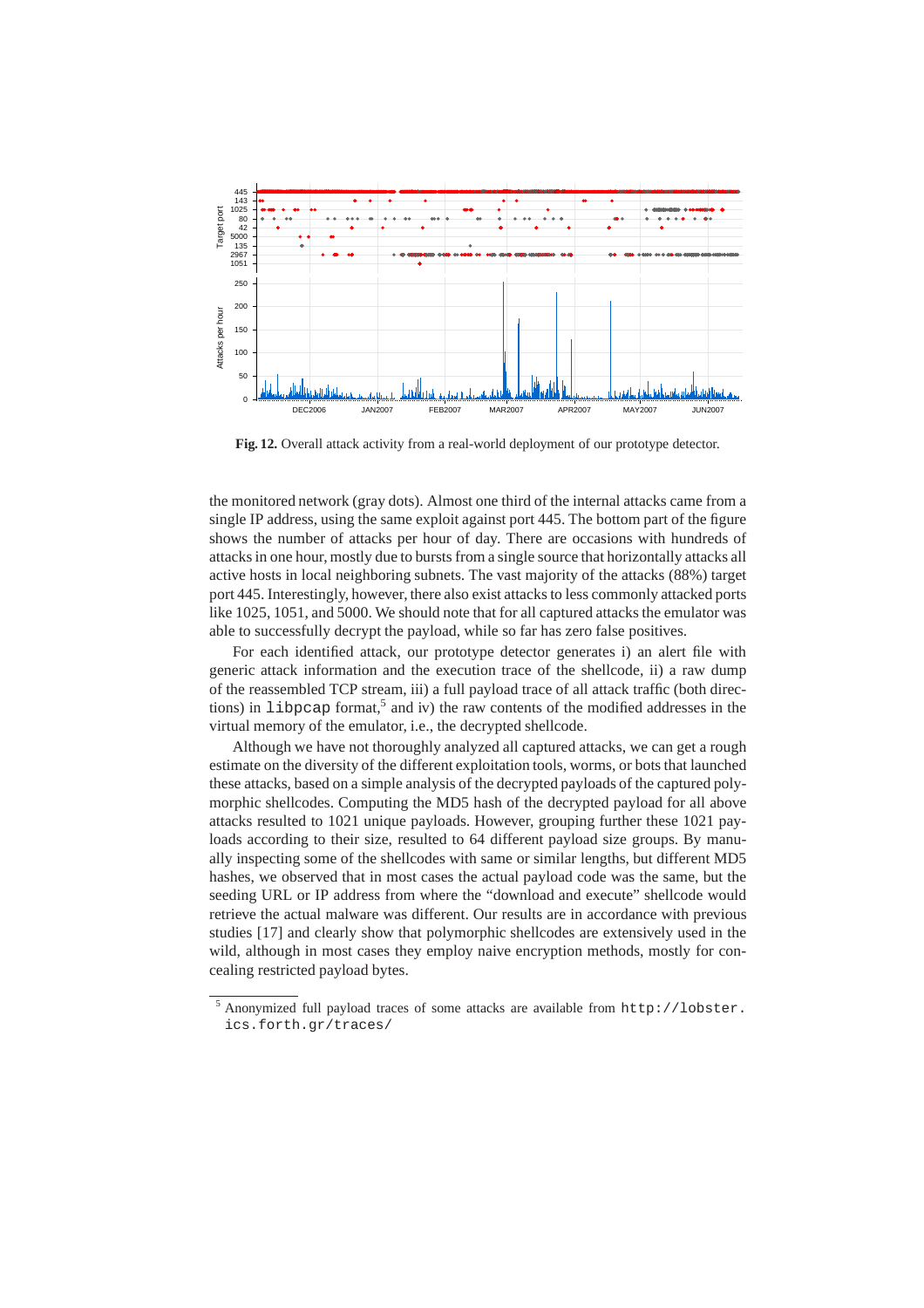# **7 Limitations**

The increasing complexity of polymorphic shellcodes results to a corresponding increase in the processing time required for reasoning weather an input stream is malicious. Indeed, while self-contained polymorphic shellcode can effectively be detected using only 2K instructions per execution chain [22], non-self-contained shellcode, requires a CPU execution threshold in the order of 8K instructions. However, shellcode produced by advanced engines like TAPiON [4] sometimes requires up to 16K instructions for the complete decryption of an 128-byte payload [22], and can exceed 64K instructions for 512-byte payloads. Although such shellcodes use some form of GetPC code, and thus can be easily detected by the existing self-contained shellcode heuristic, if they begin to adopt non-self-contained techniques as those presented in this paper, then network-level emulation should be deployed with high execution thresholds, in the order of 128K instructions.

Fortunately, even in case we have to spend so many cycles per inspected input, network-level emulation is still practical, although with a reduced throughput, as we showed in Sec. 5.3. However, in the extreme case, an attacker could construct a decryptor that could spend millions of instructions, maybe even before the actual decryption process has begun at all, just for reaching the execution threshold before revealing any signs of polymorphic behavior [22]. Such "endless" loops are a well-known problem in the area of dynamic code analysis, and we are not aware of any effective solution so far. Fortunately, the percentage of benign streams that reach the execution threshold is under 3.2%, as discussed in Sec. 5.3, so if attackers start to employ such evasion techniques, network-level emulation can still be useful as a first-stage anomaly detector for application-aware NIDS like shadow honeypots [3], by considering as suspicious all streams that reach the execution threshold.

Finally, here we have considered only the class of non-self-contained shellcode that takes advantage of some register to get a reference to the absolute address of the injected code in order to decrypt. However, it could be possible to construct a shellcode that during decryption uses some data or code from memory locations with a priori known contents, which should remain constant across all vulnerable systems. Since the network-level detector lacks any host-level information, it would not be able to execute such shellcode properly. In general, however, the use of hard-coded addresses is avoided because it results in more fragile code [25], especially since address space randomization has become prevalent in popular OSes, and significantly complicates the implementation of polymorphic shellcode engines. In our future work, we plan to explore ways to augment the network-level detector with host-level context [10] for enabling the detection of a broader class of non-self-contained shellcodes.

# **8 Conclusion**

In this paper, we have presented a novel approach for the detection of a certain class of non-self-contained polymorphic shellcodes using dynamic code analysis of networklevel data. We have extended previous work on network-level emulation to correctly handle the execution and identify the behavior of polymorphic shellcodes that do not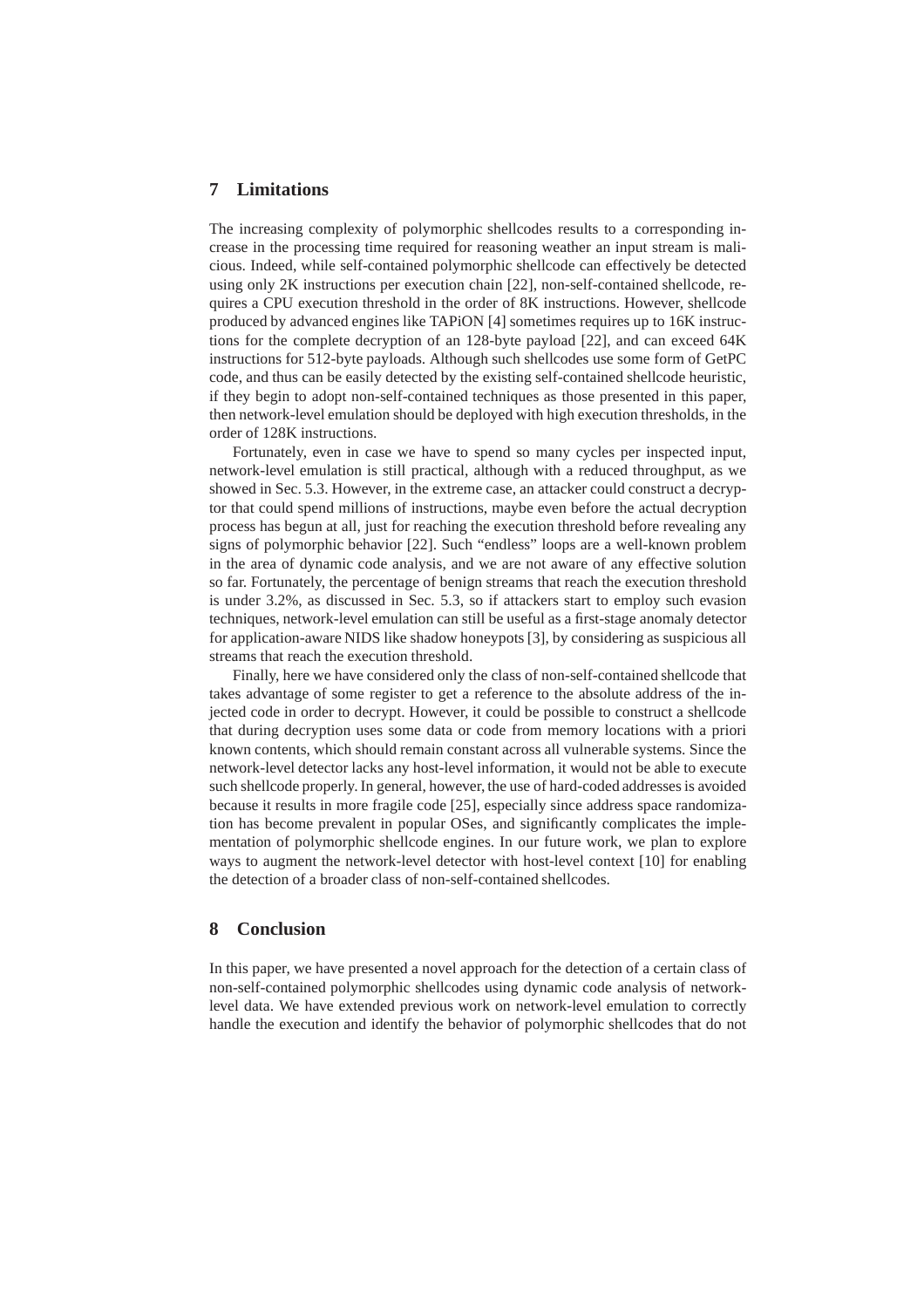use any form of GetPC code, but instead rely on some register that happens during exploitation to contain the base address of the injected code. This demonstrates that in certain cases where some certain host-level state is used by the shellcode, detection at the network level is still possible.

Such advanced analysis comes at the cost of spending more CPU cycles per input, which reduces the runtime throughput of the detector, but still allows it to achieve a decent performance on real-world deployments. However, certain evasion methods are still possible, and the problem of effectively tackling them at the network-level remains open. Nevertheless, we believe that the ability to accurately detect previously unknown polymorphic shellcodes with virtually zero false positives, and the simplicity of its deployment, make network-level emulation an effective and practical defense method.

**Acknowledgments** This work was supported in part by the projects CyberScope and Miltiades, funded by the Greek General Secretariat for Research and Technology under contract numbers PENED 03ED440 and 05NON-EU-109, respectively, and by the FP6 project NoAH funded by the European Union under contract number 011923. M. Polychronakis and E. P. Markatos are also with the University of Crete. We deeply thank Periklis Akritidis and Elias Athanasopoulos for their valuable feedback on earlier versions of this work.

# **References**

- 1. Metasploit project, 2006. http://www.metasploit.com/.
- 2. P. Akritidis, E. P. Markatos, M. Polychronakis, and K. Anagnostakis. STRIDE: Polymorphic sled detection through instruction sequence analysis. In *Proceedings of the 20th IFIP International Information Security Conference (IFIP/SEC)*, June 2005.
- 3. K. Anagnostakis, S. Sidiroglou, P. Akritidis, K. Xinidis, E. Markatos, and A. D. Keromytis. Detecting targeted attacks using shadow honeypots. In *Proceedings of the 14th USENIX Security Symposium*, pages 129–144, August 2005.
- 4. P. Bania. TAPiON, 2005. http://pb.specialised.info/all/tapion/.
- 5. P. Bania. Windows Syscall Shellcode, 2005. http://www.securityfocus.com/ infocus/1844.
- 6. F. Bellard. QEMU, a fast and portable dynamic translator. In *Proceedings of the USENIX Annual Technical Conference, FREENIX Track*, pages 41–46, 2005.
- 7. S. M. Bellovin. There be dragons. In *Proceedings of the Third USENIX UNIX Security Symposium*, pages 1–16, 1992.
- 8. R. Chinchani and E. V. D. Berg. A fast static analysis approach to detect exploit code inside network flows. In *Proceedings of the International Symposium on Recent Advances in Intrusion Detection (RAID)*, Sept. 2005.
- 9. T. Detristan, T. Ulenspiegel, Y. Malcom, and M. Underduk. Polymorphic shellcode engine using spectrum analysis. *Phrack*, 11(61), Aug. 2003.
- 10. H. Dreger, C. Kreibich, V. Paxson, and R. Sommer. Enhancing the accuracy of networkbased intrusion detection with host-based context. In *Proceedings of the Conference on Detection of Intrusions and Malware & Vulnerability Assessment (DIMVA)*, July 2005.
- 11. R. Eller. Bypassing MSB Data Filters for Buffer Overflow Exploits on Intel Platforms. http://community.core-sdi.com/˜juliano/bypass-msb.txt.
- 12. P. Fogla, M. Sharif, R. Perdisci, O. Kolesnikov, and W. Lee. Polymorphic blending attacks. In *Proceedings of the*  $15^{th}$  *USENIX Security Symposium*, 2006.
- 13. K2. ADMmutate, 2001. http://www.ktwo.ca/ADMmutate-0.8.4.tar.gz.